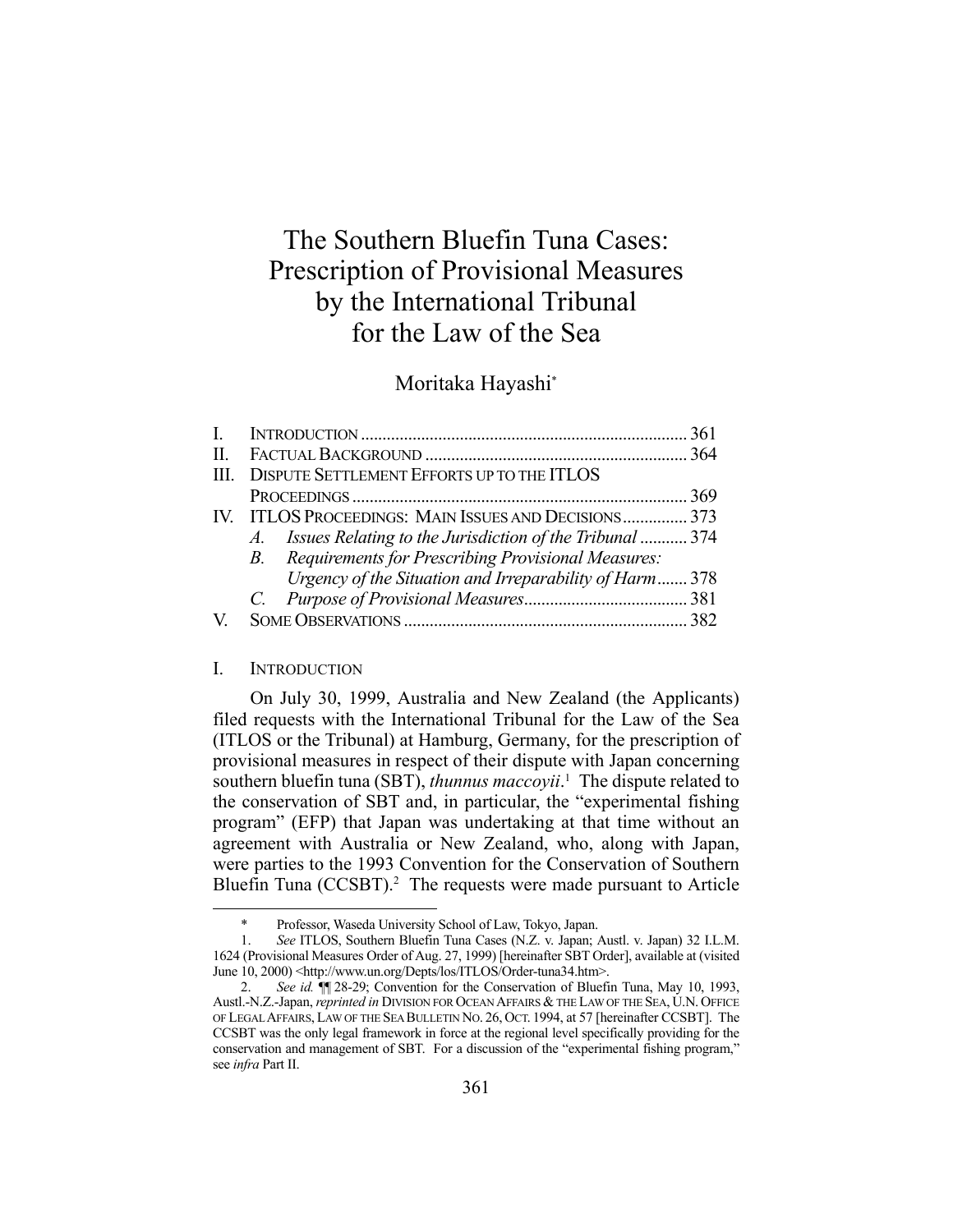290(5) of the United Nations Convention on the Law of the Sea (UNCLOS).3 In the *Southern Bluefin Tuna Cases*, the Tribunal held hearings on August 18-20, 1999, and issued an order on August 27.4

 The Applicants brought their requests to the Tribunal two weeks after they had decided to submit their disputes pursuant to the arbitration procedure of Annex VII of UNCLOS.<sup>5</sup> While Japan insisted on continuing with the dispute settlement procedures under the CCSBT, which does not contain a compulsory procedure, the Applicants invoked compulsory procedures contained in Part XV, section 2 of UNCLOS, and submitted the dispute to an Annex VII arbitral tribunal.6 Under paragraph 3 of UNCLOS Article 287, Japan was obliged to accept the arbitration procedure because none of the three states had accepted any particular procedure for dispute settlement under that article.<sup>7</sup>

 The Applicants immediately appointed Sir Kenneth Keith as one of the five members of the arbitral tribunal, while Japan appointed Professor Chusei Yamada as another member in September. Upon the prescription of provisional measures by ITLOS, the three parties began consultations leading to the appointment of Stephen Schwebel (USA) as President of the arbitral tribunal, and Florentino Feliciano (Philippines) and Per Tresselt (Norway) as members. At the time of the hearings before the Tribunal, Japan raised an interesting theoretical question concerning possible jurisdiction of the International Court of Justice (ICJ). The agent for Japan referred to Article 282 of UNCLOS, which provides, in essence, that if the parties to a dispute have agreed, through an agreement "*or otherwise*, that such dispute shall, at the request of any party to the dispute, be submitted to a procedure that entails a binding decision, that procedure shall apply in lieu of the procedures provided for in [Part XV]."8 The agent quoted from an article written by Judge Treves of the Tribunal, which read:

 <sup>3.</sup> U.N. Convention on the Law of the Sea, Dec. 10, 1982, art. 290(5), U.N. Doc. A/CONF.62/122, 21 I.L.M. 1245, 1261 (1982) [hereinafter UNCLOS]; *see also* SBT Order, *supra* note 1, ¶¶ 37-39.

 <sup>4.</sup> *See* SBT Order, *supra* note 1, ¶ 23.

 <sup>5.</sup> *See id.* ¶¶ 28-29. Australia and New Zealand sent notification to Japan on July 15, 1999. *See id.*

 <sup>6.</sup> *See id.* ¶¶ 46, 54; UNCLOS, *supra* note 3, pt. XV, § 2.

 <sup>7.</sup> *See* SBT Order, *supra* note 1, at 2-3; UNCLOS, *supra* note 3, art. 287, ¶ 3.

 <sup>8.</sup> UNCLOS, *supra* note 3, art. 282 (emphasis added); ITLOS, Southern Bluefin Tuna Cases (N.Z. v. Japan), Summary of the Position of the Government of Japan Concerning Jurisdictional Issues Implicated in the Dispute Concerning Southern Bluefin Tuna, at 3 (Aug. 18, 1999) [hereinafter Summary of Japan's Position] (on file with the *Tulane Environmental Law Journal*).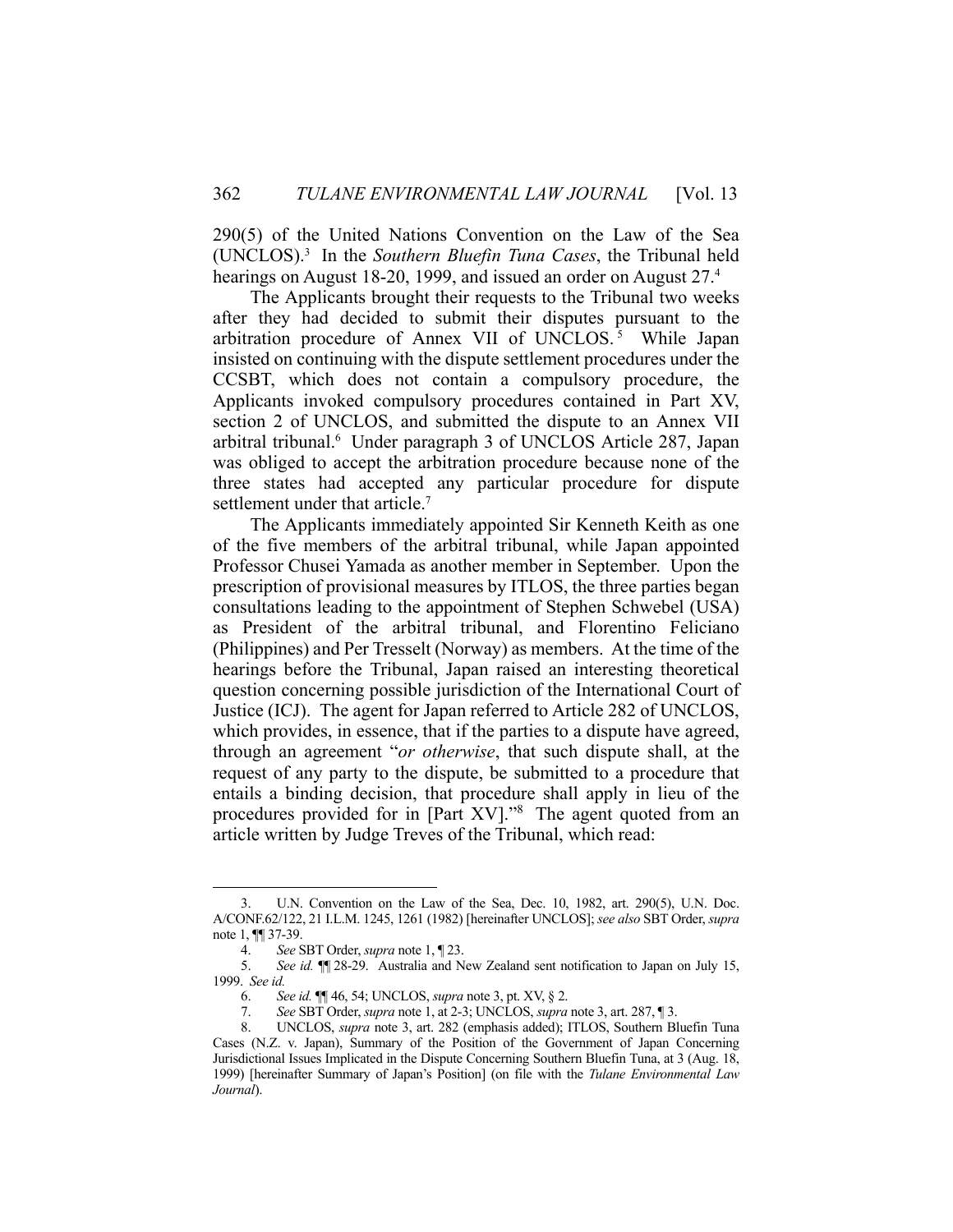[P]rior agreements entrusting compulsory jurisdiction to a body different from the Tribunal shall prevail over the competence of the Tribunal established through the mechanism of article 287. These agreements would seem to include acceptance of the compulsory jurisdiction of the ICJ as between couples of parties having made the declaration under article 36, para. 2, of the Court's Statute.<sup>9</sup>

Japan, Australia, and New Zealand (collectively, the Parties) have accepted the compulsory jurisdiction of the ICJ through such a declaration.10 The question therefore is how ITLOS should interpret Article 282 in the context of the present case. The question has been left unanswered, but it may well be raised in the context of a future dispute.

 The provisional measures the Applicants requested from ITLOS were pending the formation of an arbitral tribunal under that procedure.<sup>11</sup> They requested the Tribunal to prescribe:

(1) that Japan immediately cease unilateral experimental fishing for SBT;

(2) that Japan restrict its catch in any given fishing year to its national allocation as last agreed in the Commission for the Conservation of Southern Bluefin Tuna . . . , subject to the reduction of such catch by the amount of SBT taken by Japan in the course of its unilateral experimental fishing in 1998 and 1999;

(3) that the parties act consistently with the precautionary principle in fishing for SBT pending a final settlement of the dispute;

(4) that the parties ensure that no action of any kind is taken which might aggravate, extend or render more difficult of solution the dispute submitted to the Annex VII Arbitral Tribunal; and

(5) that the parties ensure that no action is taken which might prejudice their respective rights in respect of the carrying out of any decision on the merits that the Annex VII Arbitral Tribunal may render.<sup>12</sup>

 <sup>9.</sup> Summary of Japan's Position, *supra* note 8, at 3 (quoting Tullio Treves, *The Law of the Sea Tribunal: Its Status and Scope of Jurisdiction after November 16, 1994*, 55 ZEITSCHRIFT FÜR AUSLÄNDISCHES ÖFFENTLICHES RECHT UND VÖLKERRECHT 421, 438 (1995)). This interpretation of the words "or otherwise" in Article 282 is also supported by commentators on the Law of the Sea Convention. *See* CENTER FOR OCEANS LAW AND POLICY, U. VA., UNITED NATIONS CONVENTION ON THE LAW OF THE SEA 1992: ACOMMENTARY**,** vol. 5, ¶ 282.3 (Shabtai Rosenne & Louis Sohn eds., 1989).

 <sup>10.</sup> *See* Summary of Japan's Position, *supra* note 8, at 4 (arguing that "prior accession to the jurisdiction of the ICJ confers jurisdiction over this dispute on the ICJ"); *see also* ITLOS, Southern Bluefin Tuna Cases (Austl. v. Japan; N.Z. v. Japan), Response of the Government of Japan to Request for Provisional Measures & Counter-Request for Provisional Measures, ¶ 58 (Aug. 6, 1999) [hereinafter Japan's Response] (citing Article 16 of the CCSBT, which refers disputes to arbitration or to the ICJ) (on file with the *Tulane Environmental Law Journal*).

 <sup>11.</sup> *See* SBT Order, *supra* note 1, ¶ 30.

<sup>12.</sup> *Id.*  $\mathbb{I}$  31(1)-(5), 32(1)-(5).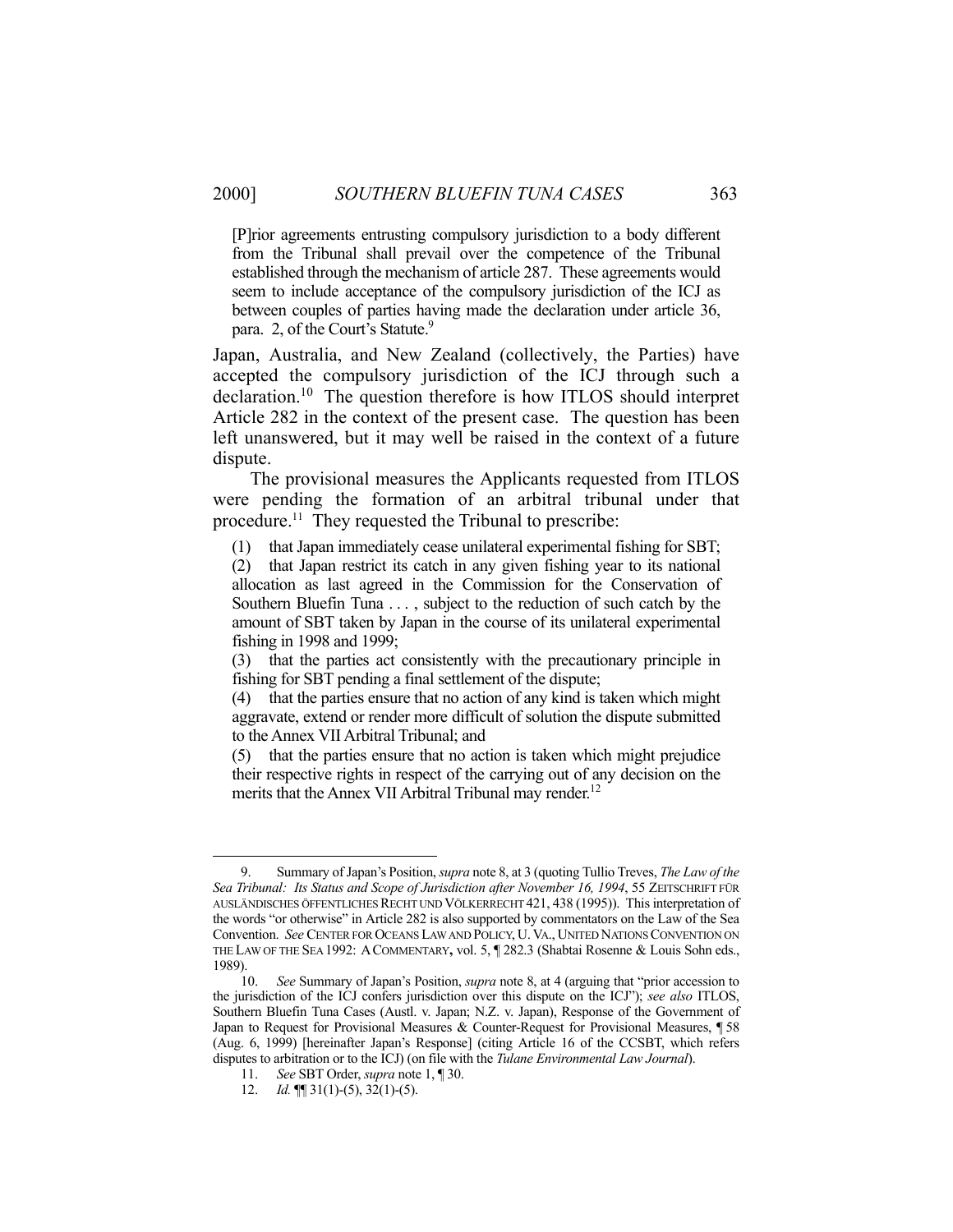In its order of August 27, 1999, responding to the Applicants' request for provisional measures, the Tribunal prescribed the following provisional measures pending a final decision of the Annex VII arbitral tribunal:

(a) Australia, Japan and New Zealand shall each ensure that no action is taken which might aggravate or extend the disputes submitted to the arbitral tribunal;

(b) Australia, Japan and New Zealand shall each ensure that no action is taken which might prejudice the carrying out of any decision on the merits which the arbitral tribunal may render;

(c) Australia, Japan and New Zealand ensure, unless they agree otherwise, that their annual catches do no exceed the annual national allocations at the levels last agreed by the parties of 5,265 tonnes, 6,065 tonnes and 420 tonnes, respectively; in calculating the annual catches for 1999 and 2000, and without prejudice to any decision of the arbitral tribunal, account shall be taken of the catch during 1999 as part of an experimental fishing programme;

(d) Australia, Japan and New Zealand shall each refrain from conducting an experimental fishing programme involving the taking of a catch of [SBT], except with the agreement of the other parties or unless the experimental catch is counted against its annual national allocation as prescribed in subparagraph (c);

(e) [the three States] should resume negotiations without delay with a view to reaching agreement on measures for the conservation and management of [SBT]; and

(f) Australia, Japan and New Zealand should make further efforts to reach agreement with other States and fishing entities engaged in fishing for [SBT], with a view to ensuring conservation and promoting the objective of optimum utilization of the stock.13

## II. FACTUAL BACKGROUND

<u>.</u>

 Based on written materials submitted and statements made by the Parties before the Tribunal, the relevant facts about the *Southern Bluefin Tuna Cases* may be summarized as follows.

 SBT is a highly migratory species, included in the list of such species in Annex I of UNCLOS.<sup>14</sup> It is considered to be a single stock, 15 distributed widely across the oceans in the Southern

 <sup>13.</sup> *Id.* ¶ 90(1)(a)-(f) (votes of the Tribunal omitted).

 <sup>14.</sup> *See* UNCLOS, *supra* note 3, Annex I.

 <sup>15.</sup> A "stock" is a group of individuals that can be identified as a unique unit for the purposes of fishery management.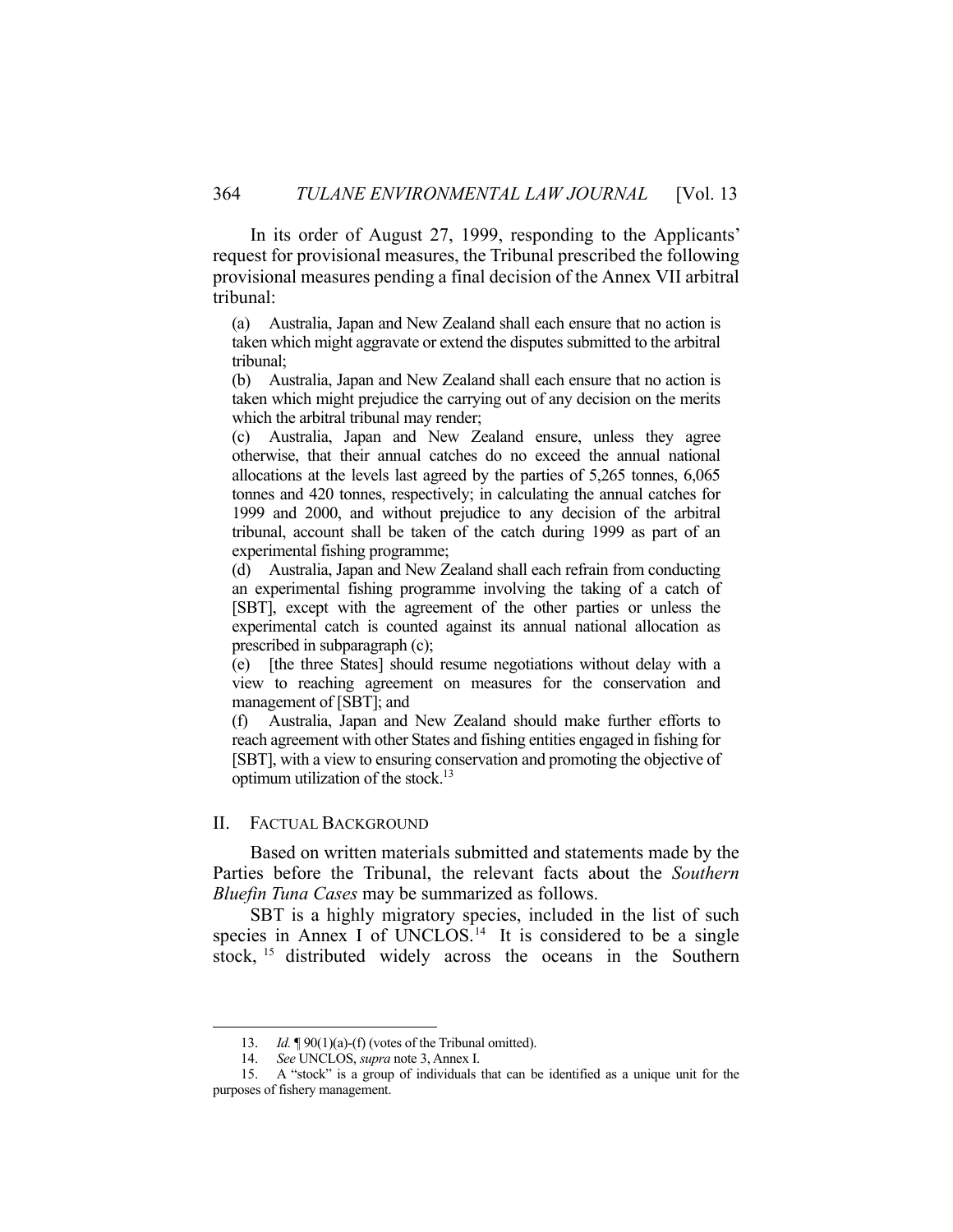Hemisphere.<sup>16</sup> The only spawning ground for SBT is located in an area south of Java, Indonesia.<sup>17</sup> Juveniles (SBT less than one year old) migrate south along the Australian coast and develop in the southern coastal waters of Australia.18 As they mature, they migrate along circumpolar areas throughout the Pacific, Indian, and Atlantic Oceans.19 There is some dispute about the age of maturity of SBT: Japanese scientists tend to believe that SBT mature in eight years, while Australian scientists tend to believe that the age of maturity is not reached until at least the twelfth year.<sup>20</sup> This disagreement has become the source of one of the crucial disputes regarding the possible recent recovery of the SBT stock, as shall be discussed further.

 Japanese SBT fishing started in the 1950s with longlines, and the Australians joined soon thereafter, mainly catching juveniles by net in coastal waters.21 The catch expanded rapidly and the global catch peaked in 1961 at more than 81,000 tonnes (metric tons). 22 The Japanese catch then started to decline sharply, while the Australian industry developed steadily in the 1960s and through the early 1980s.<sup>23</sup>

 In 1982, New Zealand, which was then developing its own industry, joined the informal efforts of Australia and Japan to cooperate in the conservation and utilization of SBT. $24$  In 1985, the Parties concluded an informal agreement that set an annual total allowable catch (TAC) together with national allocations. <sup>25</sup> This type of negotiation continued until 1989.26 The initial TAC for 1985 was 38,650 tonnes, with quotas of 23,150, 14,500, and 1,000 tonnes

 <sup>16.</sup> *See* ITLOS, Southern Bluefin Tuna Cases (Austl. v. Japan), Statement of Claim and Grounds on Which it is Based, ¶ 3 (July 15, 1999) [hereinafter Australia's Statement of Claim] (on file with the *Tulane Environmental Law Journal*); ITLOS, Southern Bluefin Tuna Cases (N.Z. v. Japan), Statement of Claim and Grounds on Which it is Based, ¶ 3 (July 15, 1999) [hereinafter New Zealand's Statement of Claim] (on file with the *Tulane Environmental Law Journal*).

 <sup>17.</sup> *See* Australia's Statement of Claim, *supra* note 16, ¶ 4; New Zealand's Statement of Claim, *supra* note 16, ¶ 4.

 <sup>18.</sup> *See* Australia's Statement of Claim, *supra* note 16, ¶ 4; New Zealand's Statement of Claim, *supra* note 16, ¶ 4.

 <sup>19.</sup> *See* Australia's Statement of Claim, *supra* note 16, ¶ 4; New Zealand's Statement of Claim, *supra* note 16, ¶ 4.

 <sup>20.</sup> *See* Australia's Statement of Claim, *supra* note 16, ¶ 5; Japan's Response, *supra* note 10, pt. II, vol. 1, Annex 2, ¶¶ 47-48 (statement of Douglas S. Butterworth); *see also* New Zealand's Statement of Claim, *supra* note 16, ¶ 5 (noting the uncertainty but not expressing or adopting an opinion on the issue).

 <sup>21.</sup> *See* Japan's Response, *supra* note 10, ¶ 7.

 <sup>22.</sup> *See* Australia's Statement of Claim, *supra* note 16, ¶ 6; New Zealand's Statement of Claim, *supra* note 16, ¶ 6.

 <sup>23.</sup> *See* Japan's Response, *supra* note 10, ¶ 7.

 <sup>24.</sup> *See id.* ¶ 8.

 <sup>25.</sup> *See id.*

 <sup>26.</sup> *See id.*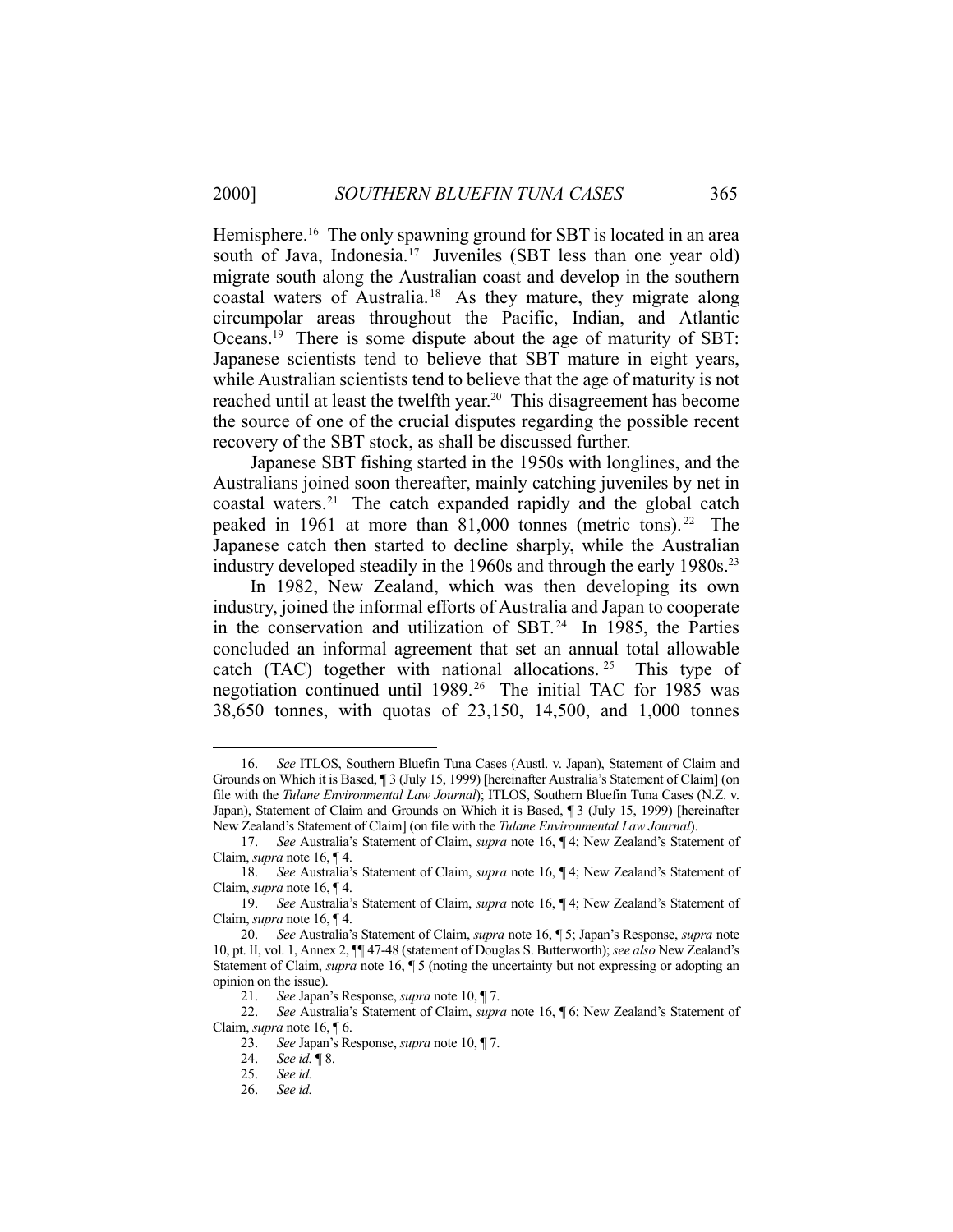allocated to Japan, Australia, and New Zealand, respectively.<sup>27</sup> After progressive reductions each year, the 1989 TAC was set at 11,750 tonnes, with quotas of 6,065, 5,265, and 420 tonnes, respectively for the three countries.<sup>28</sup> The TAC has remained unchanged since 1989.<sup>29</sup>

 In 1994, this informal tripartite arrangement became formalized in the CCSBT. 30 The CCSBT established a Commission for the Conservation of Southern Bluefin Tuna (the Commission), consisting of representatives from all parties to the CCSBT, and entrusted it with the conservation, management, and optimum utilization of SBT, including the establishment of a TAC and its allocation among the Parties.<sup>31</sup> Commission decisions are made by a unanimous vote of the parties present.<sup>32</sup> The CCSBT also established a scientific committee, which makes recommendations "to the Commission *by consensus* on matters concerning the conservation, management and optimum utilization of [SBT]."33

 Upon being convened, the Commission set 2020 as the target year for achieving its long-term management goal of recovering the SBT spawning stock biomass to the level of  $1980<sup>34</sup>$  The Commission set this level as its goal because its research indicated that the stock would be self-sustaining at that level without the need to return to the 1960 biomass level.35

 The Commission thus set the TAC for 1994 at 11,750 tonnes, with allocations of the same amounts as those for 1989 to the three Parties.<sup>36</sup> The same TAC and quotas were adopted for each year through 1997.<sup>37</sup> No agreement, however, was reached regarding the TACs for 1998 and 1999 and the Parties adopted different approaches to allocations following the end of 1997. $38$  The Applicants have continued to operate under the 1997 TAC allocations because they believe that "[i]n the absence of a decision by the Commission setting a TAC, there has been acceptance by the parties to continue to adhere to previously agreed

 <sup>27.</sup> *See id.* pt. II, vol. 1, Annex 3, ¶ 12 (declaration of Dr. Sachiko Tsuji).

 <sup>28.</sup> *See id.*

 <sup>29.</sup> *See* Australia's Statement of Claim, *supra* note 16, ¶ 10 (noting that, although the Commission has set the TAC each year since 1994, the TAC has remained the same since 1989); New Zealand's Statement of Claim, *supra* note 16, ¶ 10 (same).

 <sup>30.</sup> *See* CCSBT, *supra* note 2; *see also* Japan's Response, *supra* note 10, ¶ 10.

 <sup>31.</sup> *See* CCSBT, *supra* note 2, arts. 6-8.

 <sup>32.</sup> *See id.* art. 7.

 <sup>33.</sup> *Id.* arts. 9(1), (2)(d) (emphasis added).

 <sup>34.</sup> *See* Japan's Response, *supra* note 10, ¶ 11.

 <sup>35.</sup> *See id.*

 <sup>36.</sup> *See id.* ¶ 12.

 <sup>37.</sup> *See id.*

 <sup>38.</sup> *See id.*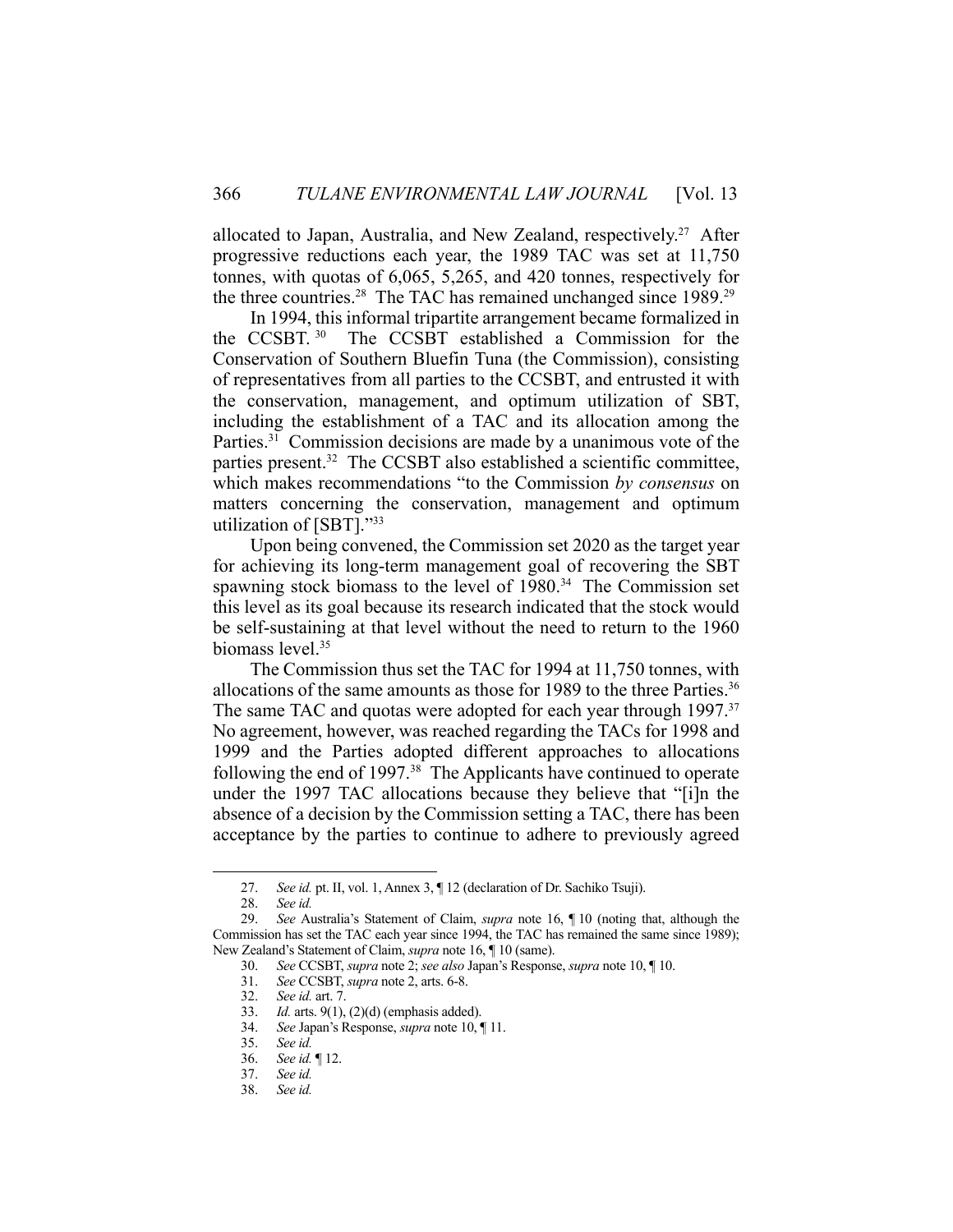quota levels." 39 Japan, however, disagrees, taking the view that because TAC and quotas must be set by consensus, no party can be subject to a quota to which it did not consent.<sup>40</sup>

 The disagreement on TAC is due to the difference in the assessments of the SBT stock in the last few years. Japan is convinced, based on available data, that "the stock is recovering from historic lows," thus, the Commission could increase the TAC and quotas while still meeting its management objectives.<sup>41</sup> On the other hand, the Applicants believe that catch restraint is still necessary to allow the stock to recover; as estimates of parental stock levels continue to decline, the precautionary principle would, therefore, dictate restraint.<sup>42</sup> Accordingly, New Zealand has sought to decrease the TAC.<sup>43</sup>

 In response to these divergent assessments, the Parties began discussions on the concept of an experimental fishing program (EFP) with a view towards enhancing their understanding of SBT and reducing the uncertainty regarding the current state of the stock.<sup>44</sup> In May 1996, the Commission adopted "objectives and principles for the design and implementation" (the *Objectives and Principles*) of such a program. 45 The *Objectives and Principles* recognize that that experimental fishing would be a measure to improve the quality and quantity of the scientific information regarding the SBT stock. 46 However, they require that the development and implementation of the EFP should be a collaborative effort, agreed to by all parties.<sup>47</sup> Furthermore, the EFP program should not jeopardize the Commission's long-term management objective or undermine any management objectives to which the Parties have agreed.<sup>48</sup>

 Since the Commission's adoption of the *Objectives and Principles*, Japan has made multiple proposals for experimental

 <sup>39.</sup> Australia's Statement of Claim, *supra* note 16, ¶ 10; New Zealand's Statement of Claim, *supra* note 16, ¶ 10.

 <sup>40.</sup> *See* Japan's Response, *supra* note 10, ¶ 10.

 <sup>41.</sup> *Id.* ¶ 13.

 <sup>42.</sup> *See* Australia's Statement of Claim, *supra* note 16, ¶ 11; New Zealand's Statement of Claim, *supra* note 16, ¶ 11.

 <sup>43.</sup> *See* Japan's Response, *supra* note 10, ¶ 13.

 <sup>44.</sup> *See* Australia's Statement of Claim, *supra* note 16, ¶ 12; New Zealand's Statement of Claim, *supra* note 16, ¶ 12.

 <sup>45.</sup> *See Objectives and Principles for the Design and Implementation of an Experimental Fishing Program*, Comm'n for the Conservation of Southern Bluefin Tuna, 2d Special Meeting, May 3, 1996 [hereinafter *Objectives and Principles*]. For the full text of the *Objectives and Principles*, see Australia's Statement of Claim, *supra* note 16, Annex 2; New Zealand's Statement of Claim, *supra* note 16, Annex 3.

 <sup>46.</sup> *See Objectives and Principles*, *supra* note 45, pmbl.

 <sup>47.</sup> *See id.* ¶ 2.

 <sup>48.</sup> *See id.* ¶ 4.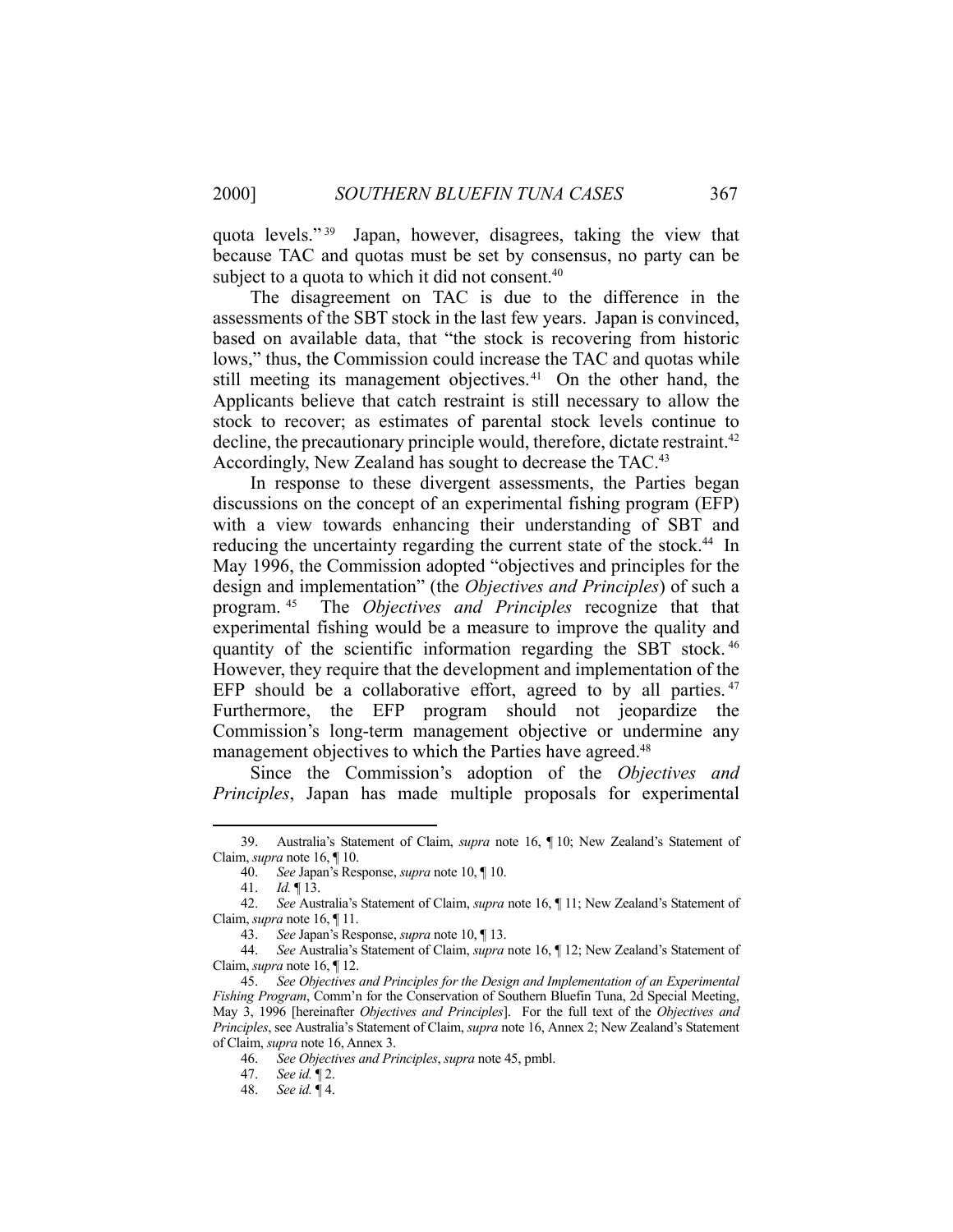fishing. 49 However, these proposals have been rejected by the Applicants as not in accordance with the Commission's *Objectives and Principles*. 50 Japan conducted a pilot program from July 10 to August 31, 1998, that would be followed by a three-year program, after several rounds of talks between the Parties failed to resolve the differences over the EFP.<sup>51</sup> This program resulted in the taking of 1,464 tonnes of SBT over and above Japan's 1997 allocation of 6,065 tonnes.<sup>52</sup>

 Japan explained that one reason for commencing the EFP unilaterally was that neither Australia nor New Zealand was willing to give fair consideration to Japan's proposal for a joint program. 53 Furthermore, due to the lack of an agreed upon TAC at the start of 1998, Australia refused to sign a bilateral fishing agreement that would have allowed Japan to fish for other species in the Australian Exclusive Economic Zone (EEZ) and to visit Australian ports. 54 Australia maintained that the sovereign rights within its EEZ belonged to Australia alone and Japan had no right to take fish without its permission.<sup>55</sup>

 In response to Japan's EFP, the Applicants formally requested urgent consultations for the settlement of disputes under the CCSBT.<sup>56</sup> In December 1998, in an effort to resolve the dispute, the Experimental Fishing Program Working Group (the Working Group) was established and directed to report to the Commission with a proposed EFP by April 1999.57 In addition, a group of independent scientists were appointed to assist the Working Group in developing a joint EFP.58 If consensus regarding an EFP could not be reached, the Parties were authorized to "'invite the independent scientists to play an adjudicating role in completing the Working Group's advice to the Commission.'"59

 <sup>49.</sup> *See* Australia's Statement of Claim, *supra* note 16, ¶ 12; New Zealand's Statement of Claim, *supra* note 16, ¶ 12.

 <sup>50.</sup> *See* Australia's Statement of Claim, *supra* note 16, ¶ 12; New Zealand's Statement of Claim, *supra* note 16, ¶ 12.

 <sup>51.</sup> *See* Australia's Statement of Claim, *supra* note 16, ¶ 13; New Zealand's Statement of Claim, *supra* note 16, ¶ 13.

 <sup>52.</sup> *See* Australia's Statement of Claim, *supra* note 16, ¶ 13; New Zealand's Statement of Claim, *supra* note 16, ¶ 13.

 <sup>53.</sup> *See* Japan's Response, *supra* note 10, ¶ 17.

 <sup>54.</sup> *See id.*

 <sup>55.</sup> ITLOS, Southern Bluefin Tuna Cases (N.Z. v. Japan; Austl. v. Japan), Aug. 20, 1999, Public Sitting for Hearings on Requests for Provisional Measures, at 7, ll. 20-22, ITLOS/PV.99/24 [hereinafter Aug. 20 Public Sitting] (on file with the *Tulane Environmental Law Journal*).

 <sup>56.</sup> *See* Australia's Statement of Claim, *supra* note 16, ¶ 14; New Zealand's Statement of Claim, *supra* note 16, ¶ 14.

 <sup>57.</sup> *See* Japan's Response, *supra* note 10, ¶ 24.

 <sup>58.</sup> *See id.*

 <sup>59.</sup> *Id.*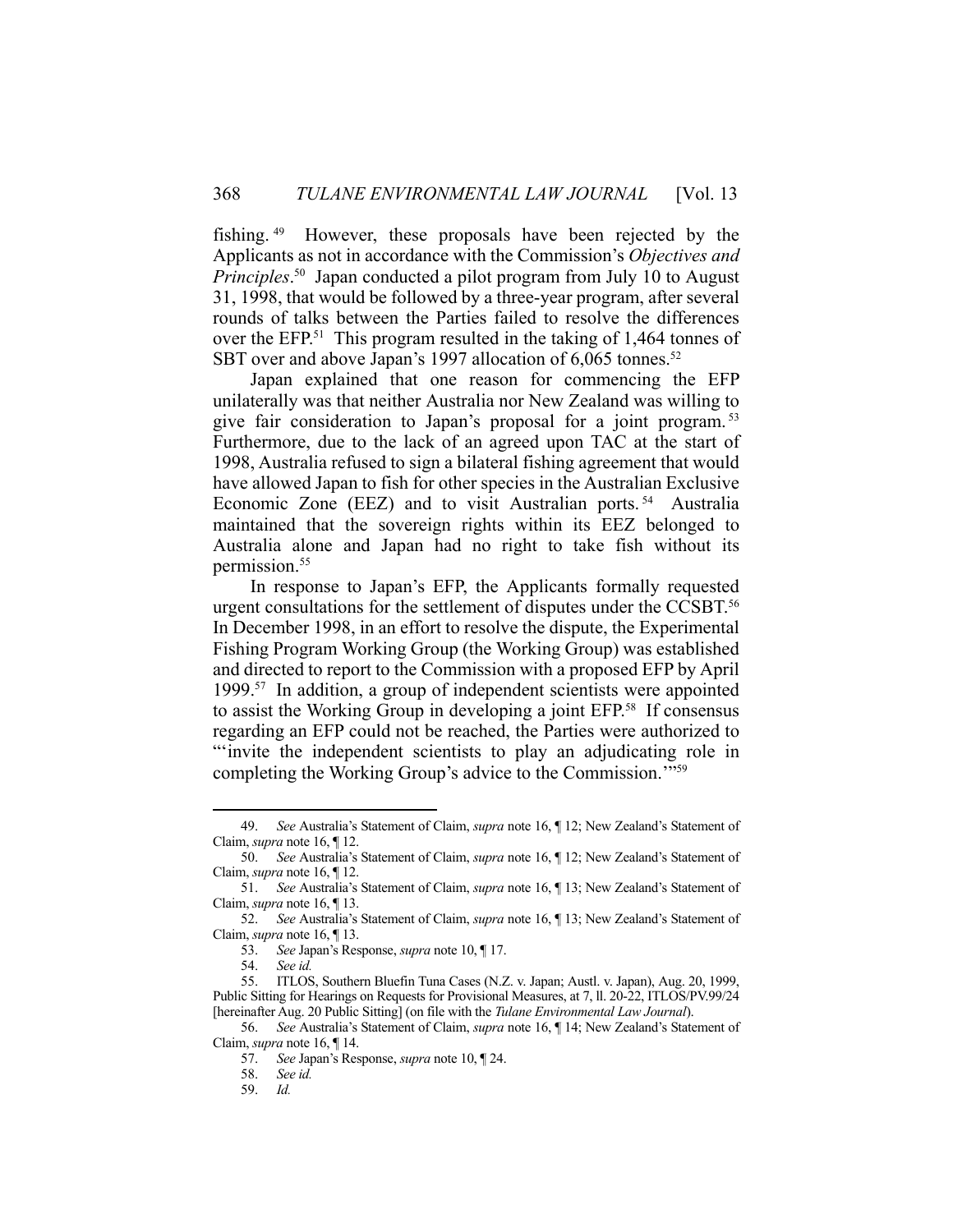The Working Group met several times between February and May 1999.60 No agreement, however, was reached before June 1, when the Japanese EFP for the year was scheduled to start.<sup>61</sup> After the final proposal was rejected, Japan went ahead with its program for 1999.<sup>62</sup>

#### III. DISPUTE SETTLEMENT EFFORTS UP TO THE ITLOS PROCEEDINGS

 On August 31, 1998, the Applicants sent separate but nearly identical diplomatic notes to Japan, notifying Japan of the existence of a dispute over it's 1998 unilateral EFP.63 The notices stated that, in conducting the EFP, Japan breached its "obligations under international law, in particular its obligations under the (a) [CCSBT]; (b) UNCLOS; and (c) customary international law, including the precautionary principle."64 The Applicants requested that urgent consultations be held under Article 16(1) of the CCSBT.<sup>65</sup>

 The first round of consultations among the Parties was held on November 9, 1998, where they agreed to hold negotiations under the CCSBT.<sup>66</sup> The negotiations started in December.<sup> $\overline{67}$ </sup> According to the Applicants, towards the end of May 1999, they were separately advised by Japan that it would recommence fishing "on its own terms" on June 1, unless they accepted its proposal for a joint EFP. <sup>68</sup> Both governments rejected the Japanese proposal.<sup>69</sup> Subsequently, the two governments separately wrote to Japan formally requesting it not to

 <sup>60.</sup> *See* Australia's Statement of Claim, *supra* note 16, ¶ 22; New Zealand's Statement of Claim, *supra* note 16, ¶ 22.

 <sup>61.</sup> *See* Australia's Statement of Claim, *supra* note 16, ¶ 22; New Zealand's Statement of Claim, *supra* note 16, ¶ 22.

 <sup>62.</sup> *See* Japan's Response, *supra* note 10, ¶ 26.

 <sup>63.</sup> *See* Australia's Statement of Claim, *supra* note 16, ¶ 18; New Zealand's Statement of Claim, *supra* note 16, ¶ 18. For the full text of the Applicants' notes, see Australia's Statement of Claim, *supra* note 16, Annex 3; New Zealand's Statement of Claim, *supra* note 16, Annex 4.

 <sup>64.</sup> Australia's Statement of Claim, *supra* note 16, ¶ 18; New Zealand's Statement of Claim, *supra* note 16, ¶ 18.

 <sup>65.</sup> *See* Australia's Statement of Claim, *supra* note 16, ¶ 18; New Zealand's Statement of Claim, *supra* note 16, ¶ 18. The specific provision provides, "If any dispute arises between two or more of the Parties concerning the interpretation or implementation of this Convention, those Parties shall consult among themselves with a view to having the dispute resolved by negotiation, inquiry, mediation, conciliation, arbitration, judicial settlement or other peaceful means of their own choice." CCSBT, *supra* note 2, art. 16(1).

 <sup>66.</sup> *See* Australia's Statement of Claim, *supra* note 16, ¶ 20; New Zealand's Statement of Claim, *supra* note 16, ¶ 20.

 <sup>67.</sup> *See* Australia's Statement of Claim, *supra* note 16, ¶ 21; New Zealand's Statement of Claim, *supra* note 16, ¶ 21.

 <sup>68.</sup> Australia's Statement of Claim, *supra* note 16, ¶ 22; New Zealand's Statement of Claim, *supra* note 16, ¶ 22.

 <sup>69.</sup> *See* Australia's Statement of Claim, *supra* note 16, ¶ 22; New Zealand's Statement of Claim, *supra* note 16, ¶ 22.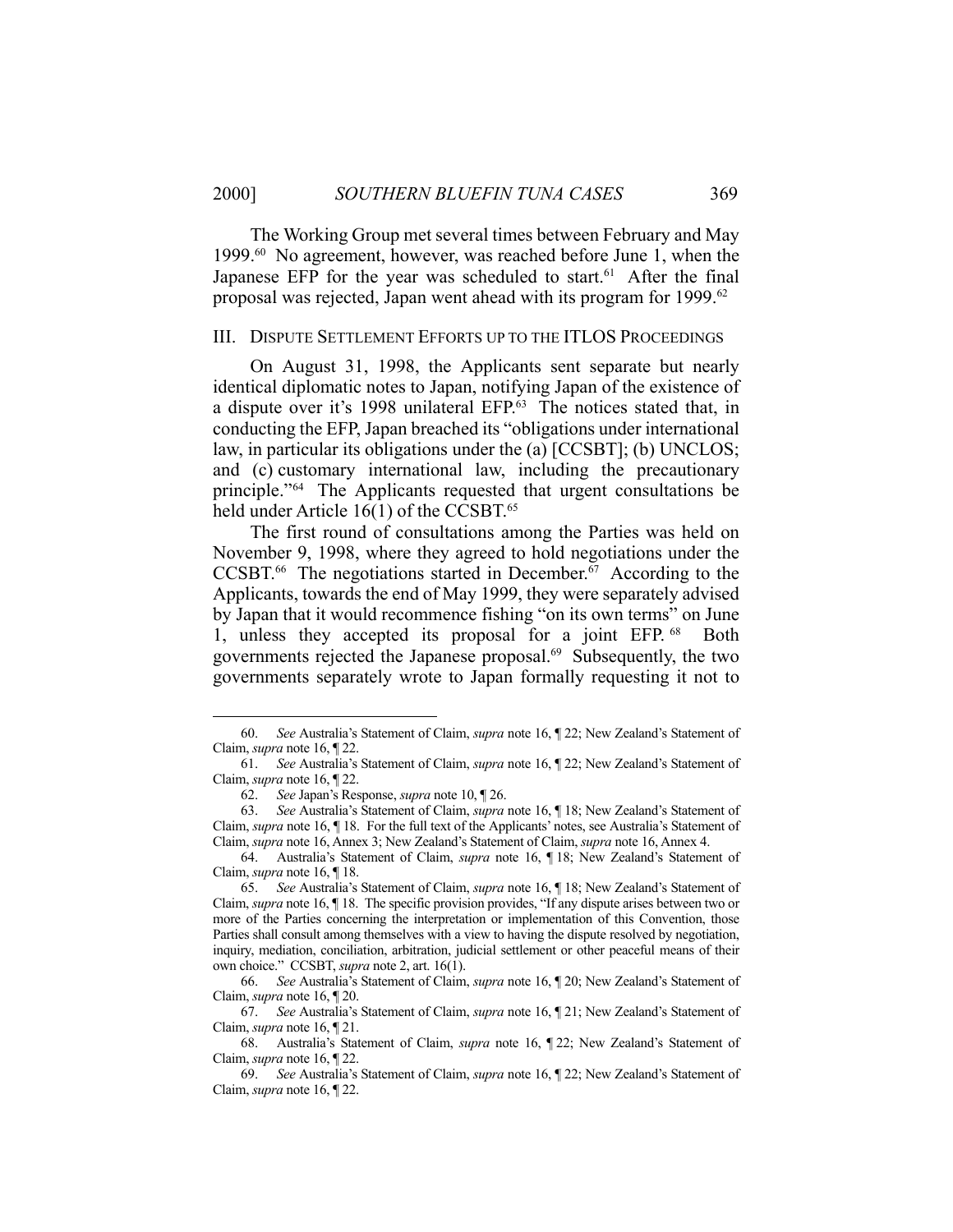resume unilateral fishing, as well as expressing the view that such fishing would be contrary to Japan's obligations under international law and would expand the scope of the ongoing dispute.<sup>70</sup> The Applicants also informed Japan that if it recommenced its EFP, they would regard it as a unilateral termination by Japan of the negotiations under Article  $16(1)$  of the CCSBT.<sup>71</sup>

 Japan advised Australia and New Zealand, on June 1 and 4 respectively, that it would recommence experimental fishing on June 1 as scheduled.<sup>72</sup> Japan also indicated that it was willing to adjust its experimental fishing catch once consensus was reached on quotas.<sup>73</sup> The Applicants responded by informing Japan that its decision had unilaterally terminated the Article  $16(1)$  negotiations.<sup>74</sup>

 Upon receipt of Japan's views on continuation of the dispute resolution process in accordance with the CCSBT, the Applicants restated their view that the dispute involved Japan's obligations under UNCLOS, as well as under the CCSBT.<sup>75</sup> The Applicants considered the exchange of views that had occurred thus far to be sufficient for purposes of Article 283(1) of UNCLOS, which requires expeditious exchange of views on the settlement of a new dispute.<sup>76</sup> The notes further stated that the compulsory dispute settlement procedures under UNCLOS would be the most appropriate and efficient means of resolving the dispute.<sup>77</sup>

 Japan then proposed to refer the dispute to mediation under the CCSBT.78 The Applicants agreed to accept this proposal if "Japan agreed to cease its unilateral experimental fishing" by July 5, and if "the mediation was conducted on a reasonably expeditious

 <sup>70.</sup> *See* Australia's Statement of Claim, *supra* note 16, ¶ 23; New Zealand's Statement of Claim, *supra* note 16, ¶ 23.

 <sup>71.</sup> *See* Australia's Statement of Claim, *supra* note 16, ¶ 23; New Zealand's Statement of Claim, *supra* note 16, ¶ 23.

 <sup>72.</sup> *See* Australia's Statement of Claim, *supra* note 16, ¶ 24; New Zealand's Statement of Claim, *supra* note 16, ¶ 24.

 <sup>73.</sup> *See* Australia's Statement of Claim, *supra* note 16, ¶ 24; New Zealand's Statement of Claim, *supra* note 16, ¶ 24.

 <sup>74.</sup> *See* Australia's Statement of Claim, *supra* note 16, ¶ 25; New Zealand's Statement of Claim, *supra* note 16, ¶ 25.

 <sup>75.</sup> *See* Australia's Statement of Claim, *supra* note 16, ¶ 28; New Zealand's Statement of Claim, *supra* note 16, ¶ 28.

 <sup>76.</sup> *See* Australia's Statement of Claim, *supra* note 16, ¶ 28; New Zealand's Statement of Claim, *supra* note 16, ¶ 28; *see also* UNCLOS, *supra* note 3, art. 283(1).

 <sup>77.</sup> *See* Australia's Statement of Claim, *supra* note 16, ¶¶ 28-29; New Zealand's Statement of Claim, *supra* note 16, ¶¶ 28-29.

 <sup>78.</sup> *See* Australia's Statement of Claim, *supra* note 16, ¶ 30; New Zealand's Statement of Claim, *supra* note 16, ¶ 30.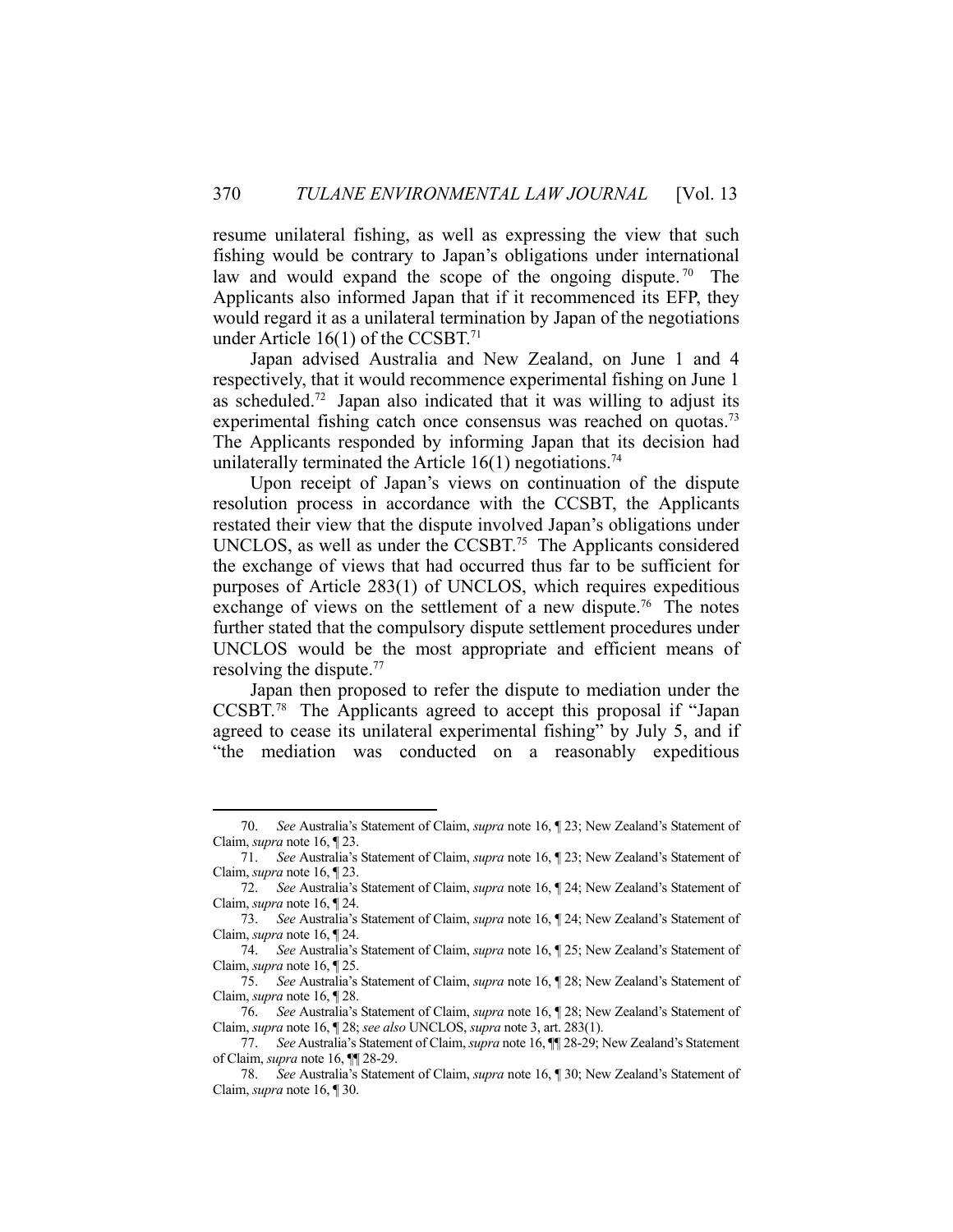timetable."<sup>79</sup> These conditions were not acceptable to Japan, which maintained that the matter of its EFP could be addressed through mediation and negotiations as provided for in the CCSBT.<sup>80</sup> On July 14, Japan proposed that it was ready to have the dispute resolved by arbitration pursuant to Article 16(2) of the CCSBT, and further suggested that a mechanism be established simultaneously to resume consultations on a joint EFP.81

 On July 15, the Applicants informed Japan of their views that its position "amounted to a rejection of [their] conditional acceptance of mediation and stated that [they] could not accept mediation on the basis proposed by Japan."82 They also indicated that they planned to institute compulsory dispute resolution proceedings under UNCLOS:<sup>83</sup> The dispute would be referred to arbitration under Annex VII and a request would be made to ITLOS for provisional measures under Article  $290(5)$ .<sup>84</sup> The process began when the Applicants transmitted to Japan their separate but nearly identical Statements of Claim.85

 In their statements, the Applicants requested the Annex VII arbitral tribunal to order and declare:

(1) That Japan has breached its obligations under Articles 64 and 116 to

119 of UNCLOS in relation to the conservation and management of the SBT stock, including by:

 (a) failing to adopt necessary conservation measures for its nationals fishing on the high seas so as to maintain or restore the SBT stock to levels which can produce the maximum sustainable yield, as required by Article 119 of UNCLOS and contrary to the obligation in Article 117 to take necessary conservation measures for its nationals;

 (b) carrying out unilateral experimental fishing in 1998 and 1999 which has or will result in SBT being taken by Japan over and above previously agreed Commission national allocations;

 (c) taking unilateral action contrary to the rights and interests of Australia [and New Zealand] as [coastal states] as recognised in

 <sup>79.</sup> Australia's Statement of Claim, *supra* note 16, ¶ 31; New Zealand's Statement of Claim, *supra* note 16, ¶ 31.

 <sup>80.</sup> *See* Australia's Statement of Claim, *supra* note 16, ¶ 32; New Zealand's Statement of Claim, *supra* note 16, ¶ 32.

 <sup>81.</sup> *See* Australia's Statement of Claim, *supra* note 16, ¶ 34; New Zealand's Statement of Claim, *supra* note 16, ¶ 34.

 <sup>82.</sup> Australia's Statement of Claim, *supra* note 16, ¶ 35; New Zealand's Statement of Claim, *supra* note 16, ¶ 35.

 <sup>83.</sup> *See* Australia's Statement of Claim, *supra* note 16, ¶ 35; New Zealand's Statement of Claim, *supra* note 16, ¶ 35.

 <sup>84.</sup> *See* Australia's Statement of Claim, *supra* note 16, ¶ 35; New Zealand's Statement of Claim, *supra* note 16, ¶ 35.

 <sup>85.</sup> *See* Australia's Statement of Claim, *supra* note 16; New Zealand's Statement of Claim, *supra* note 16.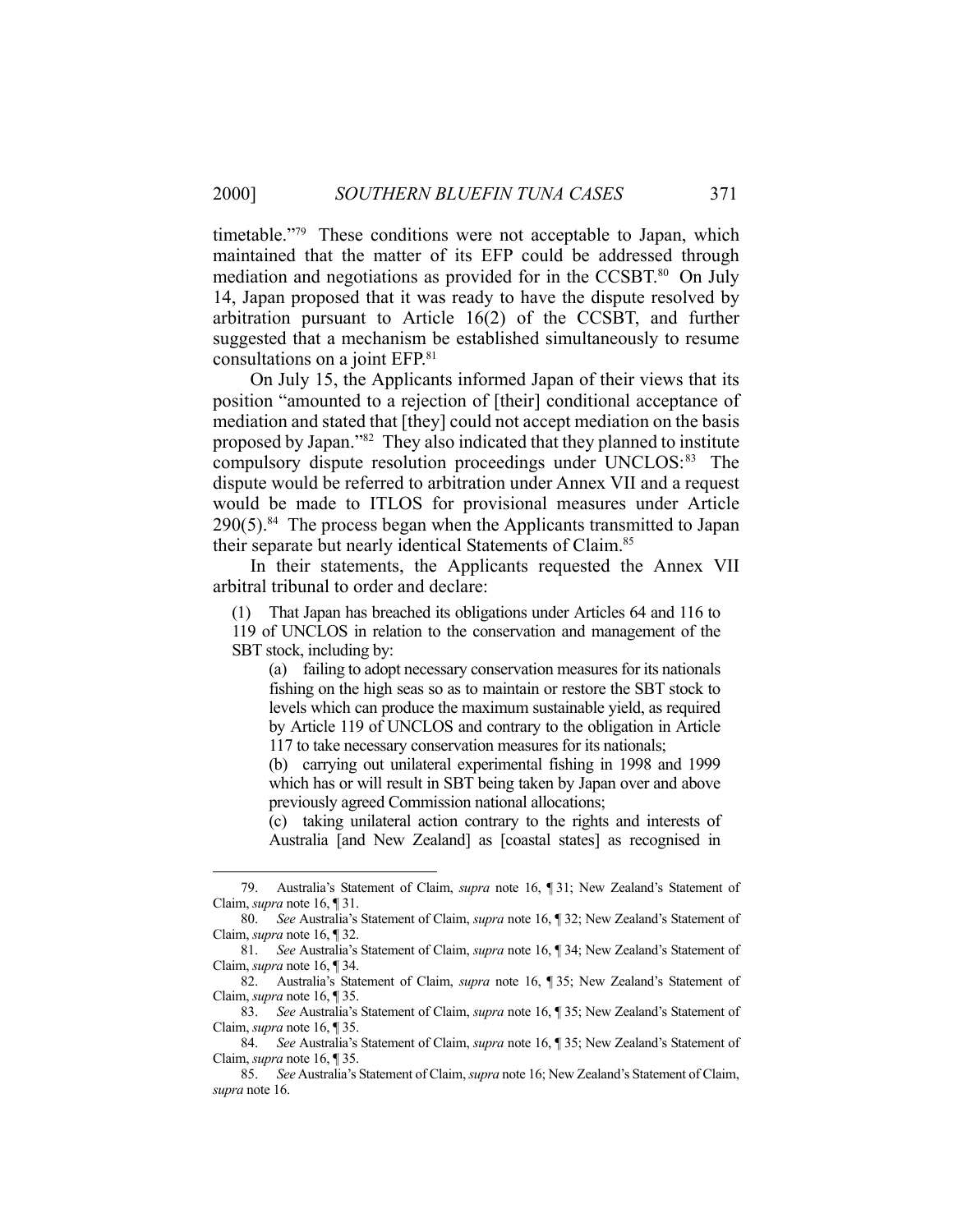Article 116(b) and allowing its nationals to catch additional SBT in the course of experimental fishing in a way which discriminates against Australian [and New Zealand] fishermen contrary to Article 119(3);

 (d) failing in good faith to co-operate with Australia [and New Zealand] with a view to ensuring the conservation of SBT, as required by Article 64 of UNCLOS; and

 (e) otherwise failing in its obligations under UNCLOS in respect of the conservation and management of SBT, having regard to the requirements of the precautionary principle.

(2) That, as a consequence of the aforesaid breaches of UNCLOS, Japan shall:

 (a) refrain from authorising or conducting any further experimental fishing for SBT without the agreement of Australia and New Zealand; (b) negotiate and co-operate in good faith with Australia [and New Zealand], including through the Commission, with a view to agreeing future conservation measures and TAC for SBT necessary for maintaining and restoring the SBT stock to levels which can produce the maximum sustainable yield;

 (c) ensure that its nationals and persons subject to its jurisdiction do not take any SBT which would lead to a total annual catch of SBT by Japan above the amount of the previous national allocation for Japan agreed with Australia and New Zealand until such time as agreement is reached with those States on an alternative level of catch; and

 (d) restrict its catch in any given fishing year to its national allocation as last agreed in the Commission, subject to the reduction of such catch for the current year by the amount of SBT taken by Japan in the course of its unilateral experimental fishing in 1998 and 1999.

(3) That Japan pay Australia's [and New Zealand's] costs of the proceedings.86

 Further, in their statements, the governments of Australia and New Zealand reserved their right to seek provisional measures in accordance with Article 290 of UNCLOS.<sup>87</sup> On July 15, 1999, they requested several alternative responses from Japan in their notification. 88 Japan could either agree to "certain provisional measures with respect to the disputes pending the constitution of the arbitral tribunal or agree that the question of provisional measures be forthwith submitted to [ITLOS]."89 If Japan did not so agree within two weeks, the governments reserved the right to request that ITLOS

 <sup>86.</sup> *See* Australia's Statement of Claim, *supra* note 16, ¶ 69; New Zealand's Statement of Claim, *supra* note 16, ¶ 69.

 <sup>87.</sup> *See* Australia's Statement of Claim, *supra* note 16, ¶ 70; New Zealand's Statement of Claim, *supra* note 16, ¶ 70; *see also* UNCLOS, *supra* note 3, art. 290.

 <sup>88.</sup> *See* SBT Order, *supra* note 1, ¶ 30.

 <sup>89.</sup> *Id.* ¶ 30.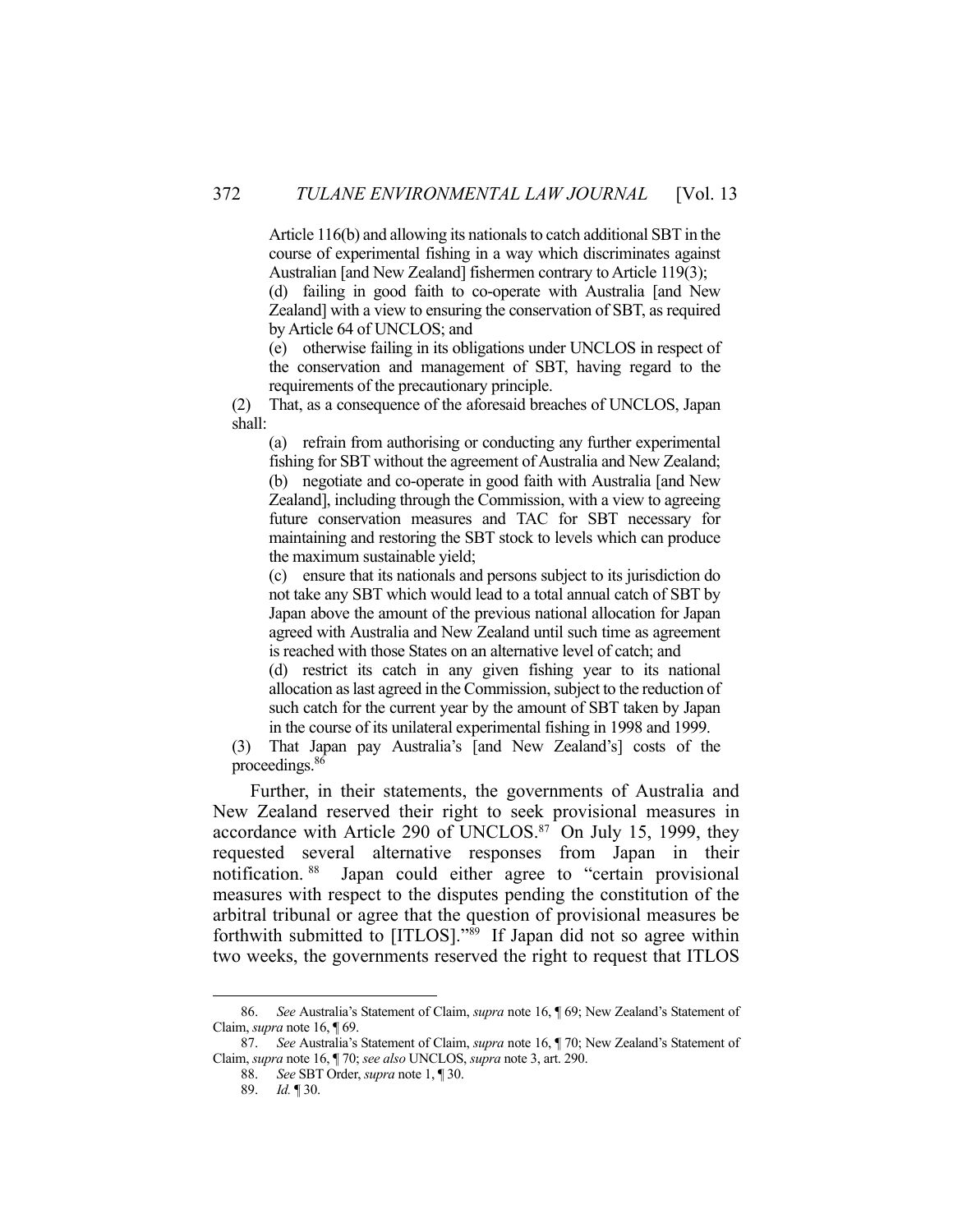prescribe provisional measures.<sup>90</sup> Since Japan had denied the request, the Applicants submitted their "Requests for Provisional Measures," with almost identical contents, to ITLOS on July 30, 1999.<sup>91</sup>

## IV. ITLOS PROCEEDINGS: MAIN ISSUES AND DECISIONS

 The Requests for Provisional Measures were made pursuant to Article 290(5) of UNCLOS.<sup>92</sup> Pending the formation of an arbitral tribunal, ITLOS may prescribe provisional measures in accordance with Article 290 "if it considers that *prima facie* the [Annex VII] tribunal which is to be constituted would have jurisdiction and that the urgency of the situation so requires."93 Article 290 further provides that, pending a final decision, a tribunal may prescribe provisional measures which it considers appropriate to preserve the rights of the parties or to prevent serious harm to the marine environment.<sup>94</sup>

 Because ITLOS did not include any judge from Australia or New Zealand, as parties with the same interest in this dispute, the two states jointly nominated Professor Ivan Shearer as their Judge *ad hoc* pursuant to Article 17 of the Statute of the Tribunal.<sup>95</sup> ITLOS also joined the proceedings in the two cases, and the Tribunal President informed Japan that it may file a single Statement of Response, which Japan did on August 9, 1999.<sup>96</sup> The hearings were thereafter conducted from August 18 to  $20.^{97}$ 

 <sup>90.</sup> *See id.* 

 <sup>91.</sup> *See* ITLOS, Southern Bluefin Tuna Cases (Austl. v. Japan), Request for Provisional Measures (July 30, 1999) [hereinafter Australia's Request for Provisional Measures] (on file with the *Tulane Environmental Law Journal*); ITLOS, Southern Bluefin Tuna Cases (N.Z. v. Japan), Request for Provisional Measures, ¶ 22 (July 30, 1999) [hereinafter New Zealand's Request for Provisional Measures] (on file with the *Tulane Environmental Law Journal*).

 <sup>92.</sup> *See* UNCLOS, *supra* note 3, art. 290(5).

 <sup>93.</sup> *Id.* (emphasis in original).

 <sup>94.</sup> *See id.* art. 290(1).

 <sup>95.</sup> *See* SBT Order, *supra* note 1, ¶¶ 10-11; UNCLOS, *supra* note 3, Annex VI, art. 17.

 <sup>96.</sup> *See* SBT Order, *supra* note 1, ¶¶ 17-18.

 <sup>97.</sup> *See* ITLOS, Southern Bluefin Tuna Cases (N.Z. v. Japan; Austl. v. Japan), Public Sitting for Hearings on Requests for Provisional Measures, Aug. 18, 1999, at 10:00 a.m., ITLOS/PV.99/20 [hereinafter Aug. 18 Public Sitting at 10 a.m.] (on file with the *Tulane Environmental Law Journal*); ITLOS, Southern Bluefin Tuna Cases (N.Z. v. Japan; Austl. v. Japan), Public Sitting for Hearings on Requests for Provisional Measures, Aug. 18, 1999, at 3:00 p.m., ITLOS/PV.99/21 [hereinafter Aug. 18 Public Sitting at 3 p.m.] (on file with the *Tulane Environmental Law Journal*); ITLOS, Southern Bluefin Tuna Cases (N.Z. v. Japan; Austl. v. Japan), Public Sitting for Hearings on Requests for Provisional Measures, Aug. 19, 1999, at 10:00 a.m., ITLOS/PV.99/22 (on file with the *Tulane Environmental Law Journal*); ITLOS, Southern Bluefin Tuna Cases (N.Z. v. Japan; Austl. v. Japan), Public Sitting for Hearings on Requests for Provisional Measures, Aug. 19, 1999, at 3:00 p.m., ITLOS/PV.99/23 [hereinafter Aug. 19 Public Sitting at 3 p.m.] (on file with the *Tulane Environmental Law Journal*); Aug. 20 Public Sitting, *supra* note 55.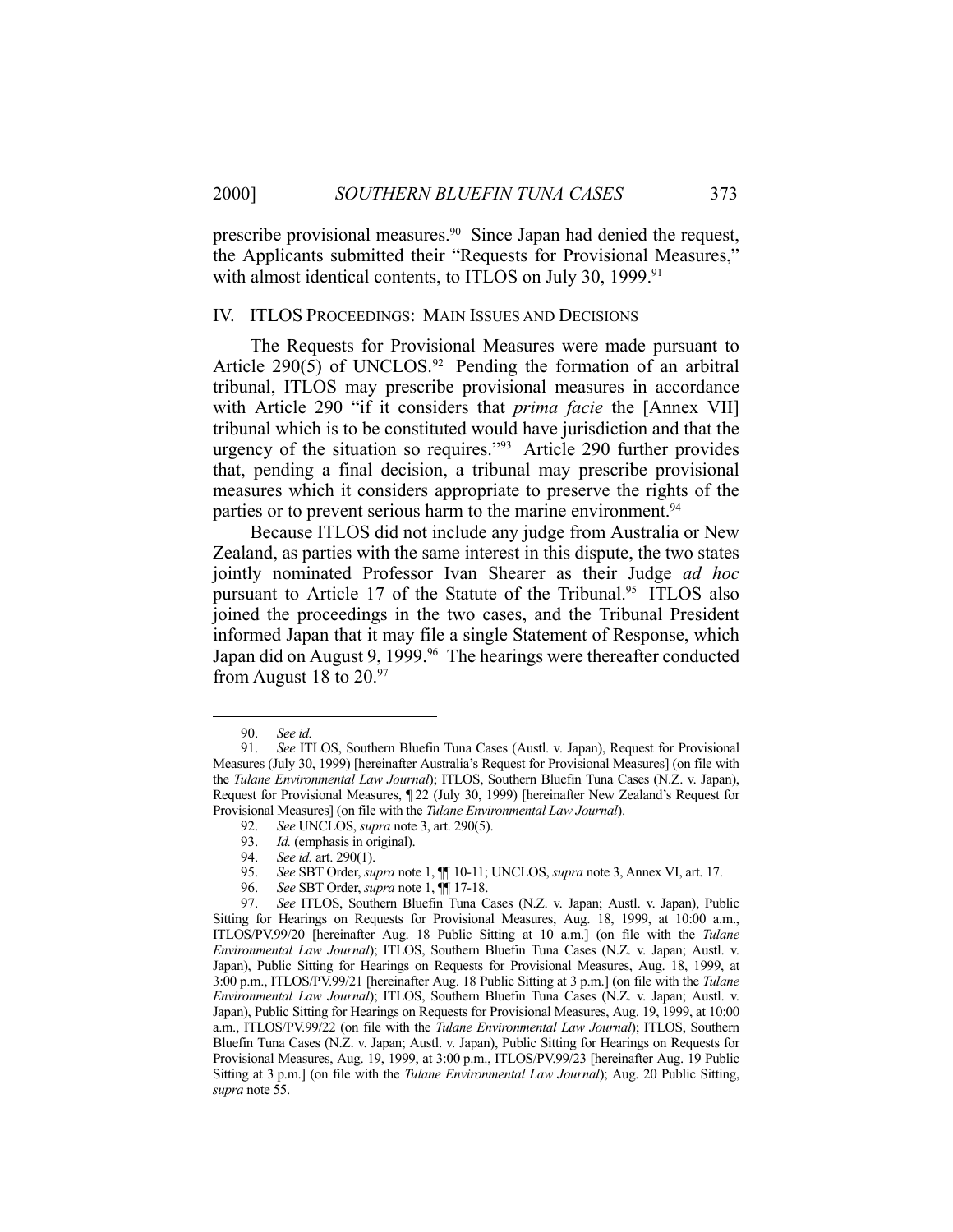A number of issues, both procedural and substantive in nature, were raised by the parties in their Statements of Claim, as well as during the oral proceedings. The main arguments are summarized below, along with the opinions of the Tribunal and its members where appropriate.

## *A. Issues Relating to the Jurisdiction of the Tribunal*

 The Applicants filed their Requests for Provisional Measures with ITLOS, pursuant to Article 290(5) of UNCLOS, on the assumption that the Annex VII arbitral tribunal to which the dispute was submitted would *prima facie* have jurisdiction.<sup>98</sup> The Applicants argued that the dispute concerned the interpretation and application of UNCLOS and therefore the arbitral tribunal had jurisdiction over the case pursuant to Article  $287(3)$ .<sup>99</sup> The nature of the dispute was, however, one of the crucial issues on which the positions of the Applicants and Japan were diametrically opposed, as will be discussed below.

 The Applicants argued that, by conducting unilateral experi-mental fishing, Japan

failed to take required measures for the conservation and management of the living resources of the high seas, specifically SBT, and has thereby placed itself in breach of its obligations under international law, specifically articles 64 and 116-119 of UNCLOS, and in relation thereto article 300 and the precautionary principle which, under international law, must direct any party in the application of those articles.<sup>100</sup>

Japan, of course, rejected this argument, stating that the dispute, which arose under the CCSBT, did not involve the interpretation or application of UNCLOS and therefore the Annex VII arbitral tribunal did not have jurisdiction. 101 Instead, Japan insisted that the "case involve[d] nothing more than a disagreement about a matter of science," i.e., the proper method for assessing the SBT stock and the formulation of an EFP that would further such an assessment and contribute necessary scientific data.<sup>102</sup> Regarding the application of UNCLOS, Japan further argued that Article 64 "prescribes no specific

 <sup>98.</sup> *See* Australia's Request for Provisional Measures, *supra* note 91, ¶ 22; New Zealand's Request for Provisional Measures, *supra* note 91, ¶ 22; *see also* UNCLOS, *supra* note 3, art. 290(5).

 <sup>99.</sup> *See* Australia's Request for Provisional Measures, *supra* note 91, ¶¶ 24-25; New Zealand's Request for Provisional Measures, *supra* note 91, ¶¶ 24-25; UNCLOS, *supra* note 3, art.  $287, \P 3$ .

 <sup>100.</sup> *See* Australia's Statement of Claim, *supra* note 16, ¶ 37; New Zealand's Statement of Claim, *supra* note 16, ¶ 37.

 <sup>101.</sup> *See* Japan's Response, *supra* note 10, ¶¶ 29-30.

 <sup>102.</sup> *Id.* ¶ 44.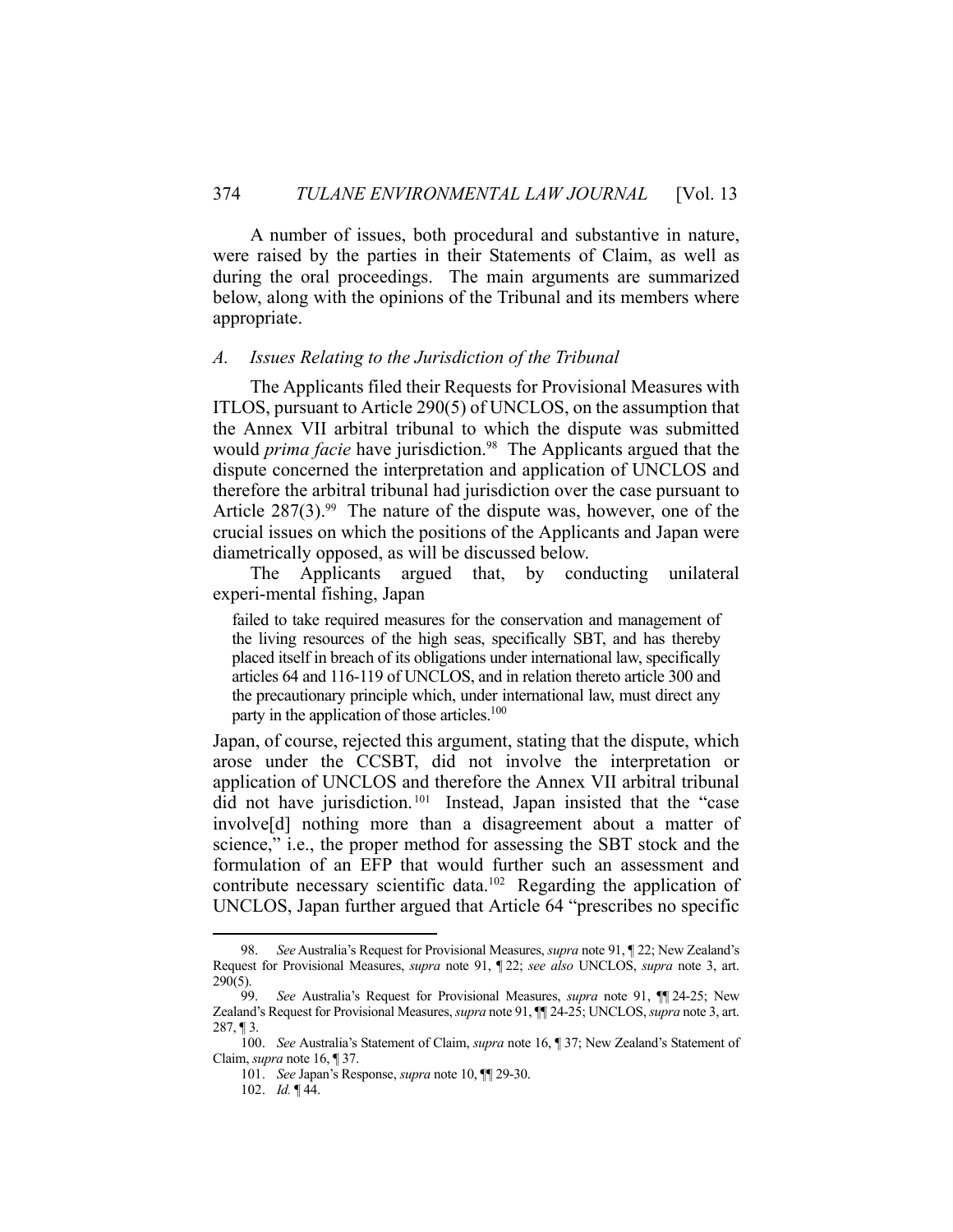principles of conservation or concrete conservation measures," nor does it list the principal factors to be considered in deciding on such measures.103 Likewise, Articles 116-119 do not "establish any specific cooperation requirements for conservation."104 Finally, Japan disputed the incorporation of the precautionary principle in UNCLOS and its status as a "rule of customary international law." 105 As a supplementary argument, Japan stated that the Applicants had not met the procedural requirements, specified in Article 286, for establishing jurisdiction under Part XV, section 2, of UNCLOS, because they had not fully exhausted opportunities for amicable settlement procedures as prescribed by section 1 of that Part.<sup>106</sup> In addition, Japan contended that, even if the dispute were regarded as one under UNCLOS, the Annex VII arbitral tribunal and ITLOS would have no jurisdiction because the Applicants "had failed to discharge their obligation to exchange views under article 283."107 According to Japan, this failure is evident from the lack of consultations between the parties regarding the interpretation or application of UNCLOS.108

 At the hearing, Bill Mansfield, counsel for New Zealand, expounded the Applicants' case concerning jurisdiction.<sup>109</sup> He stressed that UNCLOS "creates an overarching regime" establishing

 <sup>103.</sup> *Id.* ¶ 54.

 <sup>104.</sup> *Id.* ¶¶ 53-54.

 <sup>105.</sup> *Id.* ¶ 55. In order to corroborate its arguments concerning jurisdiction, Japan submitted two legal memoranda, one prepared by Professor William Burke of the University of Washington, and the other prepared by a group of five Japanese professors of international law. *See id.* pt. II, vol. 1, Annexes 5-6. Professor Burke states that "the dispute is in essence over differences about the implementation of the provisions of the [CCSBT] and not about disputed obligations under UNCLOS or any other agreement or alleged principle of law." *Id.* pt. II, vol. 1, Annex 5, at 2. In his view, the dispute was not over the failure to adopt conservation measures or a failure to cooperate, as provided in UNCLOS, but over the parties' differences regarding measures taken under the CCSBT. *See id.* pt. II, vol. 1, Annex 5, at 2-3. The Applicants have sought to transform the dispute from a specific disagreement over a specific fishing program under another agreement into a dispute over the very general obligations expressed in UNCLOS. *See id.* pt. II, vol. 1, Annex 5, at 3. The second memorandum, signed by Professors Takane Sugihara, Moritaka Hayashi, Shigeki Sakamoto, Atsuko Kanehara, and Akira Takada, stressed that the dispute concerned the consistency of Japan's experimental fishing with its obligations under the CCSBT, and not under UNCLOS. *See id.* pt. II, vol. 1, Annex 6, at 1. UNCLOS does not contain substantial and concrete obligations as the Applicants point out; such specific rules and elements to be considered are to be decided within the framework of species-specific or regional agreements, such as the CCSBT. *See id.* pt. II, vol. 1, Annex 6, at 1-2. The memorandum further points out that the UNCLOS provisions cited by the Applicants are in sharp contrast with those relating to the protection of the marine environment, which repeatedly refer to "'international rules, standards and recommended practices and procedures.'" *Id.* pt. II, vol. 1, Annex 6, at 2 (citing UNCLOS Articles 207, 208, 210, 211, 212, 221, and 235).

 <sup>106.</sup> *See id.* ¶ 56.

 <sup>107.</sup> *Id.* ¶ 74.

 <sup>108.</sup> *See id.* ¶¶ 74-82.

 <sup>109.</sup> *See* Aug. 18 Public Sitting at 10 a.m., *supra* note 97, at 24-30.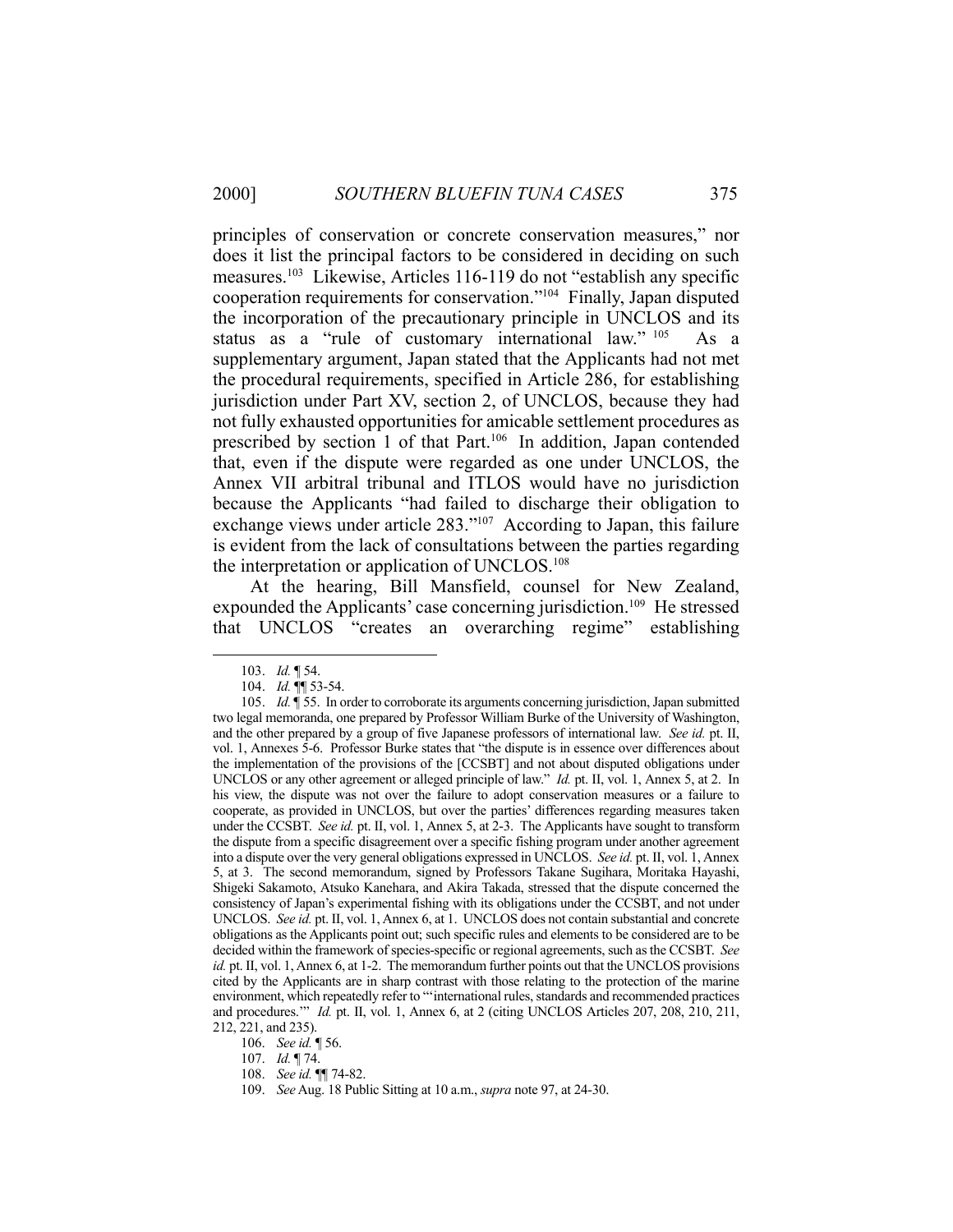fundamental obligations, including substantive legal obligations for state parties, while envisaging the development of detailed measures to give effect to its provisions.110 In essence, the Applicants argued that the CCSBT was intended only to give effect to the relevant obligations under UNCLOS, not to replace them. 111 Thus, the UNCLOS obligations have primacy over those created under organizations, such as the CCSBT, which are of a subsidiary nature.<sup>112</sup> Mr. Mansfield emphasized that the same relationship also applies to procedural rights and obligations.<sup>113</sup> In this case, the procedural rights and obligations created under the CCSBT, such as those regarding dispute settlement, in no way exclude or override the procedural rights and obligations of the parties under Part XV of UNCLOS. 114 Mr. Mansfield further pointed out that if this was not the case, a state party to UNCLOS would be able to circumvent its compulsory dispute settlement provisions simply by joining a regional organization whose dispute settlement system does not contain a compulsory binding procedure.<sup>115</sup>

 With regard to Japan's second argument concerning procedural requirements, Mr. Mansfield explained that the Applicants were engaged in consultations under Article 16 of the CCSBT with a genuine hope that the dispute might be settled through that process.116 However, it was made clear to the Applicants that no settlement would be possible through the process because of "the nature and manner of the ultimatum delivered by Japan" at the end of May 1999, Japan's insistence on recommencing its unilateral EFP on June 1, and "its steadfast refusal to cease this program to enable further efforts to resolve the dispute".<sup>117</sup>

 On the third point raised by Japan, regarding the jurisdiction of the arbitral tribunal, William Campbell, the agent for Australia, pointed out at the hearing on August 18, 1999, that the various exchanges with Japan established that the dispute concerned "fundamental conservation obligations under UNCLOS." 118 These exchanges included the notification, by the Applicants on August 31, 1998, of the

 <sup>110.</sup> *Id.* at 25, 11.32-33.

 <sup>111.</sup> *See id.* at 25, 11.46-49 ("[E]ven though UNCLOS envisages that some of the most important obligations it establishes should be discharged through appropriate subsidiary organisations the obligations themselves remain . . . . They are not excluded, diluted, or modified . . . by the creation of such organisations.").

 <sup>112.</sup> *See id.* at 26.

 <sup>113.</sup> *See id.* at 27.

 <sup>114.</sup> *See id.*

 <sup>115.</sup> *See id.*

 <sup>116.</sup> *See id.* at 28.

 <sup>117.</sup> *Id.* at 28, 11.29-31.

 <sup>118.</sup> *Id.* at 21, 1.41.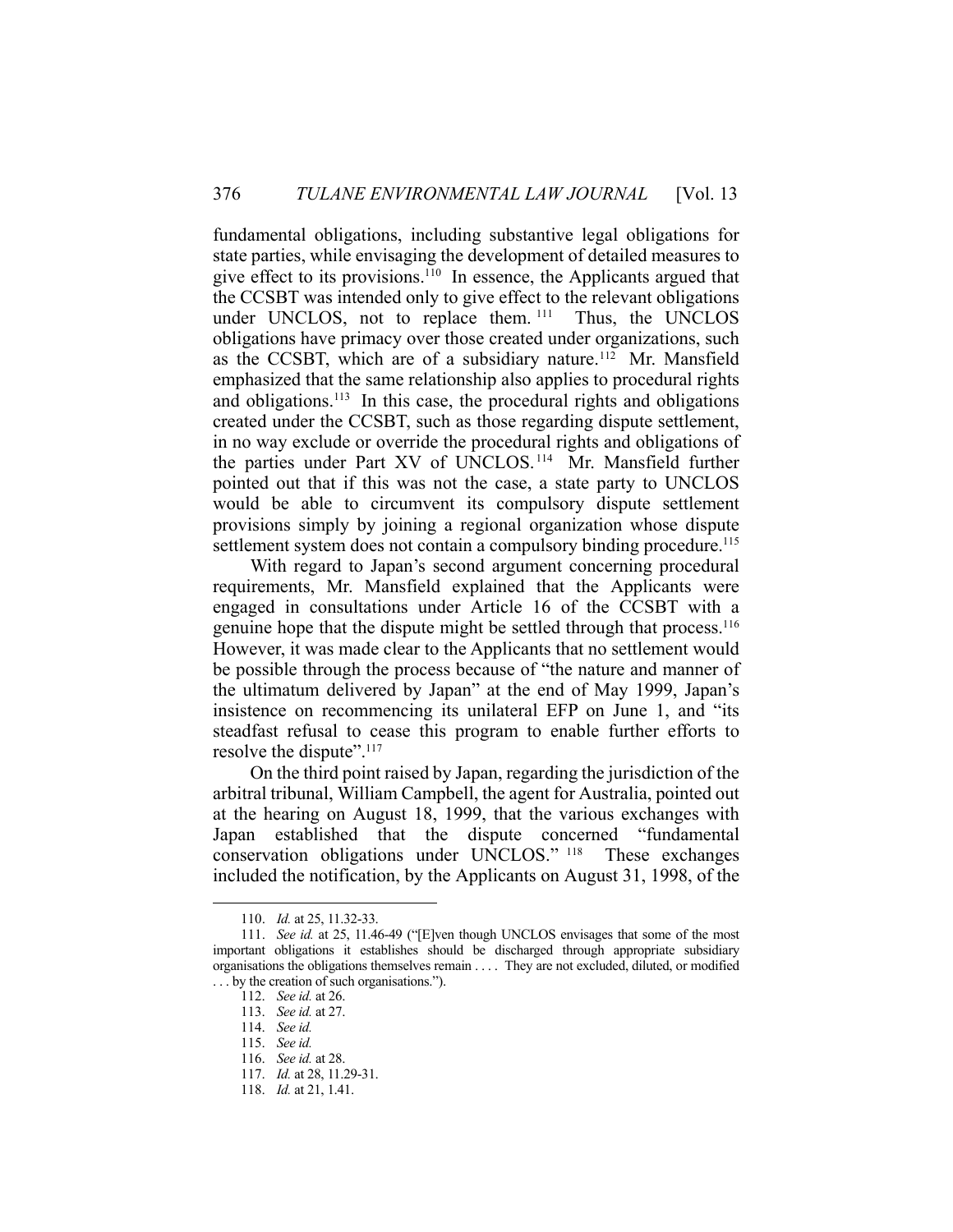existence of a dispute.<sup>119</sup> This notification specifically referenced Japan's "obligations under the [CCSBT], UNCLOS and customary international law, including the precautionary principle." 120 Furthermore, in the December 1998 negotiations, the Applicants made statements referring expressly to Articles 64 and 116-118 of UNCLOS.121

 In its order of August 27, 1999, ITLOS considered the issues relating to jurisdiction. The Tribunal took the view that, contrary to Japan's argument, the differences between the parties concerned not only matters of science but also points of law.122 It also pointed out that Articles 64 and 116-119 of UNCLOS require states parties to cooperate, either directly or via appropriate international organizations, to ensure conservation and promote "optimum utilization of highly migratory species."123 Furthermore, the Tribunal viewed the conduct of the parties to the Commission as a relevant factor in evaluating the extent to which the parties were meeting their obligations.<sup>124</sup> The Tribunal thus concluded that the above-mentioned UNCLOS articles "appear to afford a basis on which the jurisdiction of the arbitral tribunal might be founded." 125 The Tribunal added that the applicability of the CCSBT does not preclude the parties from utilizing the compulsory procedures in UNCLOS.126

 Despite Japan's contention that the Applicants had not exhausted the amicable dispute settlement procedures under Part XV, section 1, of UNCLOS, the Tribunal accepted the Applicants' statements that negotiations and consultations were held with Japan, presumptively under the CCSBT and UNCLOS.<sup>127</sup> Furthermore, the Tribunal held that "a State Party is not obliged to pursue procedures under Part XV, section 1, of the [CCSBT] when it concludes that the possibilities of settlement have been exhausted."<sup>128</sup> Because the Applicants had stated that the negotiations had been terminated, they had fulfilled the requirements for invoking the procedures under section 2.<sup>129</sup>

- 125. *Id.* ¶ 52.
- 126. *See id.* ¶ 55.
- 127. *See id.* ¶¶ 56-57.

 <sup>119.</sup> *See id.* at 21, 11.43-44.

 <sup>120.</sup> *Id.* at 21, 11.46-48.

 <sup>121.</sup> *See id.* at 22.

 <sup>122.</sup> *See* SBT Order, *supra* note 1, ¶ 43.

 <sup>123.</sup> *Id.* ¶ 48.

 <sup>124.</sup> *See id.* ¶¶ 48, 50.

 <sup>128.</sup> *Id.* ¶ 60.

 <sup>129.</sup> *See id.* ¶ 61.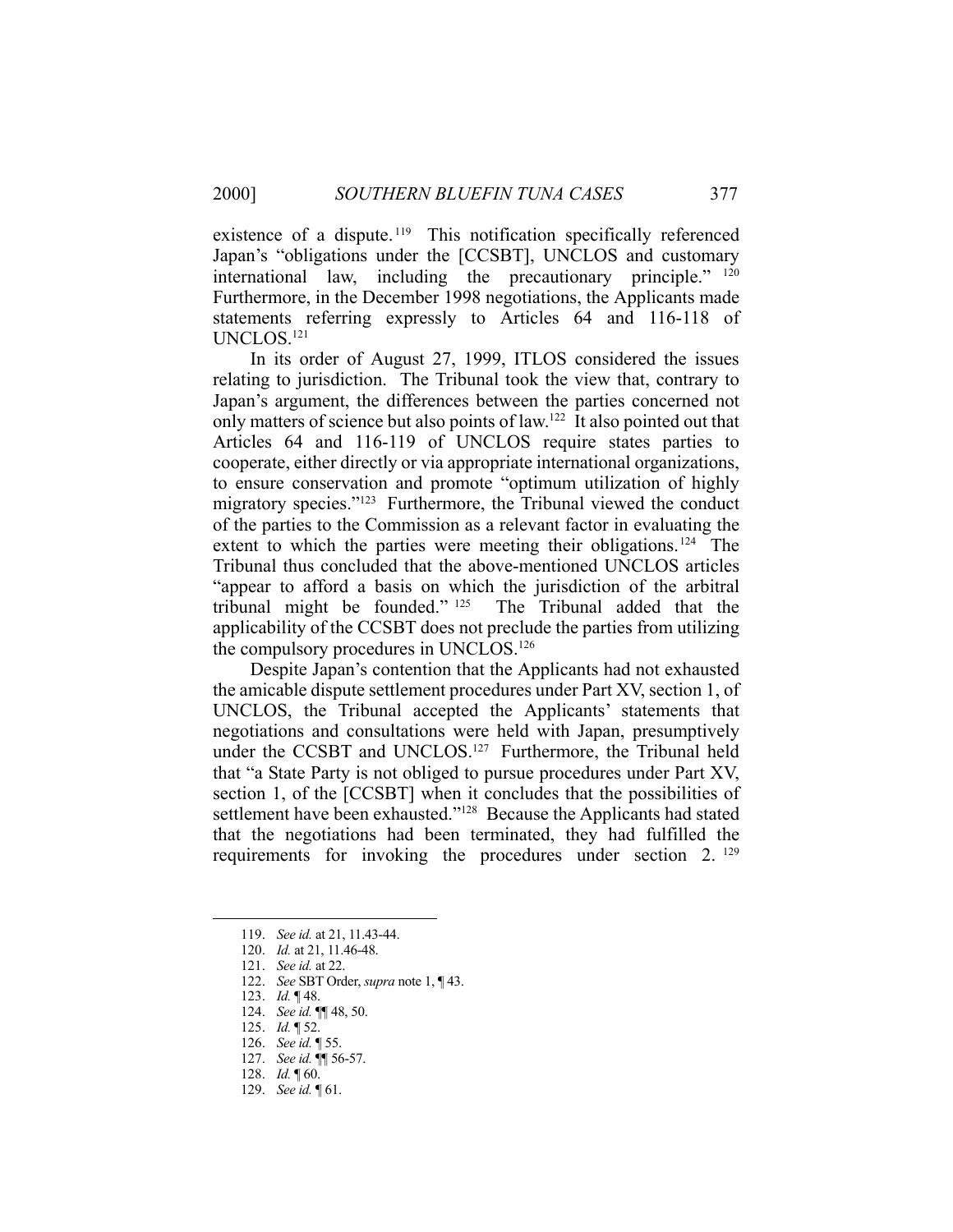Accordingly, the Tribunal concluded that the Annex VII "arbitral tribunal would *prima facie* have jurisdiction over the disputes."130

# *B. Requirements for Prescribing Provisional Measures: Urgency of the Situation and Irreparability of Harm*

 As noted above, pursuant to UNCLOS Article 290(5), ITLOS "may prescribe . . . provisional measures if it considers that *prima facie* the [Annex VII] tribunal . . . would have jurisdiction" over the dispute.<sup>131</sup> In addition, it is necessary for the applicant to show the urgency of the situation. $132$ 

 In the *Southern Bluefin Tuna Cases*, the Applicants considered the situation to be urgent because the SBT stock was at historically low levels and declining parental biomass and low recruitment could exacerbate the situation.<sup>133</sup> Yet, despite of the potential for stock collapse, Japan continued its unilateral EFP and would likely complete its annual SBT fishing operations before an arbitral tribunal could be established.134 At the hearing, Henry Burmester, counsel for Australia, further elaborated on this point, stressing that the situation was urgent because requiring the Applicants to wait until the arbitral tribunal would be set up (three or more months longer) would mean "harm and prejudice to the preservation of their rights in relation to the existing SBT stock and its proper conservation."<sup>135</sup>

 Japan responded that the Applicants had failed to establish the requisite urgency. It pointed out that the Applicants had "omitted the caution shown by the scientific report they offered and attribute[d] the entire risk of stock and recruitment collapse to the proportionally smaller incremental tonnage involved" in the Japanese EFP.<sup>136</sup> Japan further highlighted the significance of the total increase in catch, which could be principally attributed to fishing by nonparties to the CCSBT. 137 It also pointed out that the scientific testimony had supported the conclusion that the stock was not at imminent risk.<sup>138</sup> Furthermore, since Japan's 1999 EFP would end on August 31, a few

 <sup>130.</sup> *Id.* ¶ 62 (emphasis in original).

 <sup>131.</sup> UNCLOS, *supra* note 3, art. 290(5) (emphasis in original).

 <sup>132.</sup> *See id.*; *see also* SBT Order, *supra* note 1, ¶ 63.

 <sup>133.</sup> *See* Australia's Request for Provisional Measures, *supra* note 91, ¶ 20; New Zealand's Request for Provisional Measures, *supra* note 91, ¶ 20.

 <sup>134.</sup> *See* Australia's Request for Provisional Measures, *supra* note 91, ¶ 21; New Zealand's Request for Provisional Measures, *supra* note 91, ¶ 21.

 <sup>135.</sup> Aug. 18 Public Sitting at 3:00 p.m., *supra* note 97, at 27, 11.10-11.

 <sup>136.</sup> Japan's Response, *supra* note 10, ¶ 94.

 <sup>137.</sup> *See id.* n.33.

 <sup>138.</sup> *See id.* ¶ 95.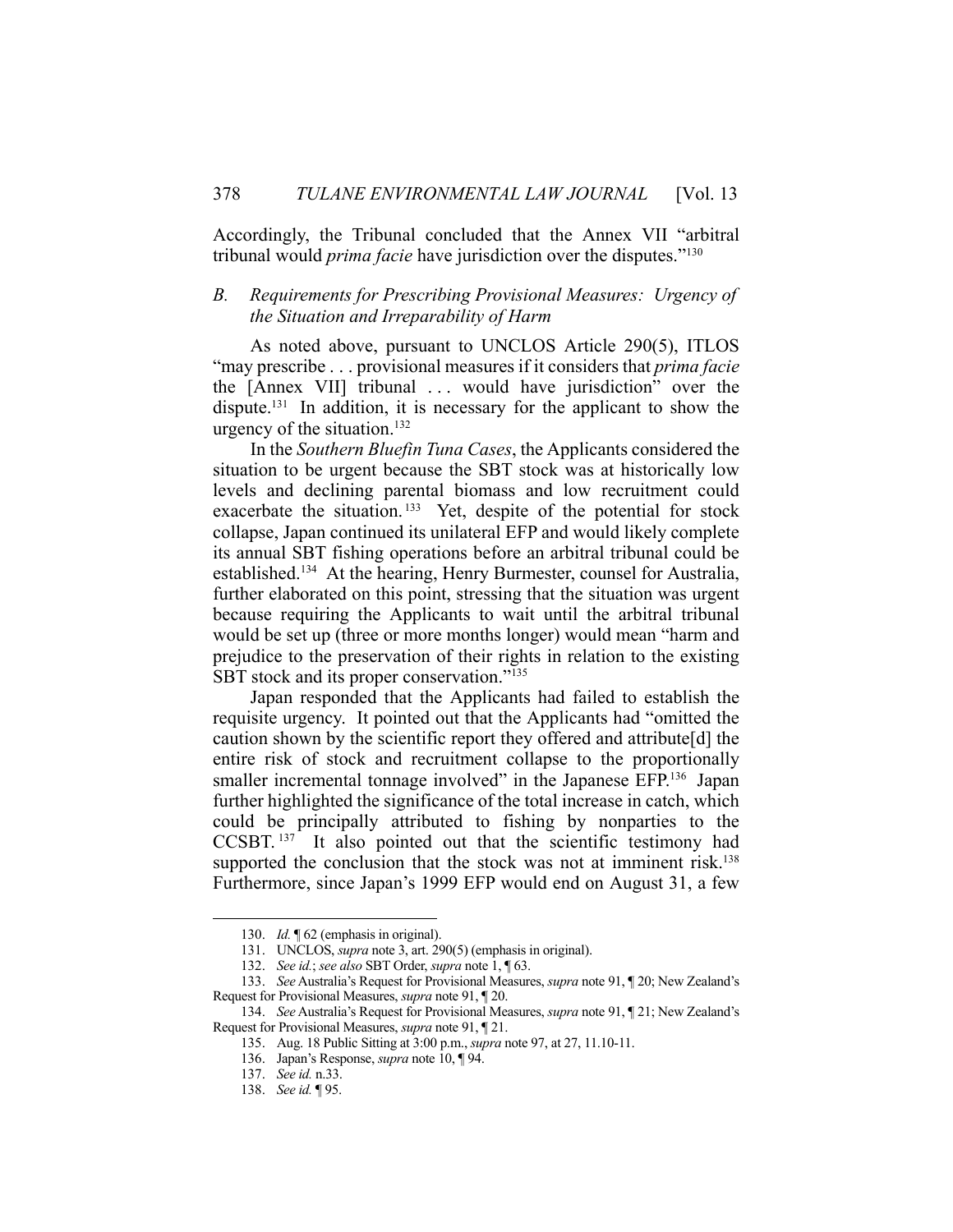days after the expected decision by the Tribunal on provisional measures, terminating the EFP upon an order of the Tribunal would not appreciably reduce the overall 1999 SBT catch—a few hundred tons, at most, might be saved.<sup>139</sup> Japan asserted that such negligible savings would not have a significant impact on the stock when compared to the 16,500 tons of total global catch estimated to occur each year.<sup>140</sup> Japan also pointed out that its 1998 EFP had cast doubt upon the Applicants' modeling assumptions and indicated that the SBT stock could be recovering.141 Japan contended that the Applicants themselves had realized the more favorable state of the stock, noting that they had advocated a trilateral EFP during the negotiations in early 1999.<sup>142</sup> Lastly, Japan argued that any risk caused by its EFP could not be considered an immediate danger to the stock, as the Applicants were seeking "pay back" in the form of a reduction in Japan's future catch allocations by the amount of fish taken under the EFP.143 Japan had formally indicated its willingness to "pay back" its EFP catch if the outcome of the dispute settlement procedure indicated that the EFP was indeed a risk to the recovery of the SBT stock.<sup>144</sup>

 Furthermore, Japan advanced the argument that the Applicants had not shown the irreparability of any damage that might be caused by the EFP. 145 Such a showing is an essential requirement for the prescription of provisional measures because the "concept [of irreparability] is integral to both the notion of urgency and the need to preserve the rights of the parties."146 For Japan, the irreparability requirement in the case at hand could only be satisfied by a showing that the SBT stock was irrecoverable, which it apparently was not given the fact that the stock had been recovering at a faster rate than predicted.147

 In response to this argument, Mr. Burmester noted at the hearing that UNCLOS Article 290 does not require irreparable harm for the prescription of provisional measures.<sup>148</sup> He further argued that it would be inappropriate to require such a strict standard under UNCLOS, because the scientific evidence regarding fishery resources cannot

 <sup>139.</sup> *See id.* ¶ 100.

 <sup>140.</sup> *See id.*

 <sup>141.</sup> *See id.* ¶ 105.

 <sup>142.</sup> *See id.*

 <sup>143.</sup> *See id.* ¶ 108.

 <sup>144.</sup> *See id.*

 <sup>145.</sup> *See id.* ¶ 109.

 <sup>146.</sup> *Id.*

 <sup>147.</sup> *See id.* ¶ 112.

 <sup>148.</sup> *See* Aug. 18 Public Sitting at 3:00 p.m., *supra* note 97, at 28.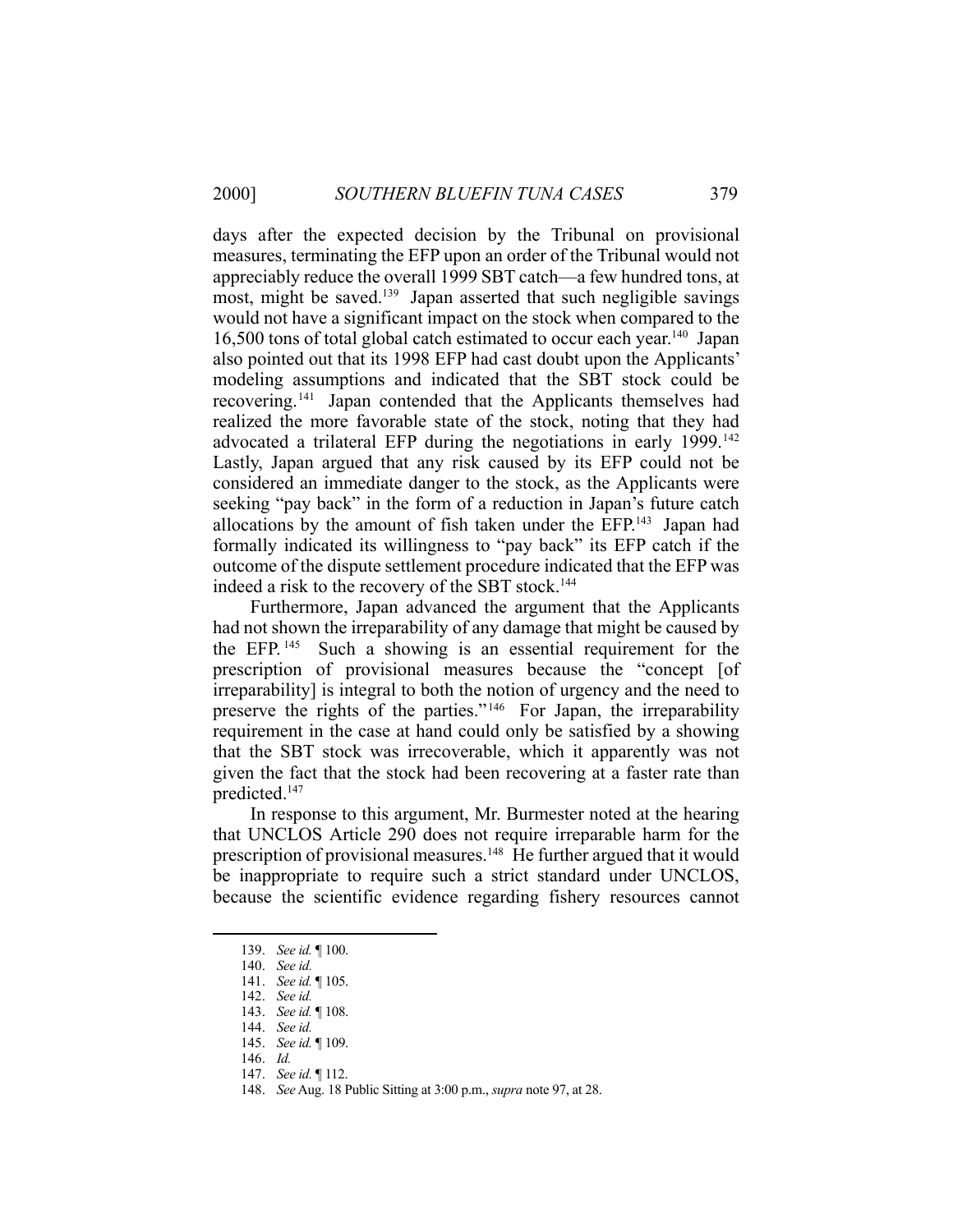provide the exactness necessary to show actual irreparable harm.<sup>149</sup> In his view, the "drafters of UNCLOS deliberately chose to give [ITLOS] a broader as well as a more effective provisional measures jurisdiction" than that of the ICJ, which requires the more stringent showing of actual irreparable harm.150 In response, Japan's counsel, Professor Ando, replied that irreparable harm or damage was a well-established requirement, "inseparably linked to the very purpose of the institution of provisional measures," and that the requirement of "urgency" demanded that the irreparable damage be imminent.<sup>151</sup>

 On this issue, the Tribunal's order started with a recital of the urgency requirement, as provided by Article 290(5) of UNCLOS, for prescribing provisional measures pending the constitution of the arbitral tribunal.<sup>152</sup> The Tribunal concluded that "measures should be taken as a matter of urgency to preserve the rights of the parties and to avert further deterioration of the [SBT] stock."153 It appears that the Tribunal may have relied heavily on the provision of Article 290(1), which allows a tribunal to "prescribe any provisional measures which it considers appropriate under the circumstances to preserve the respective rights of the parties to the dispute or to prevent serious harm to the marine environment." 154 In fact, that paragraph, unlike paragraph 5, provides that a court or tribunal to which "*a dispute has been duly submitted*" may prescribe provisional measures, thus apparently excluding ITLOS in cases like the *Southern Bluefin Tuna Cases*. 155 The Tribunal, however, confirmed the application of paragraph 1 to the present case.<sup>156</sup> Although none of the parties had raised the question of the marine environment, the Tribunal noted "that the conservation of the living resources of the sea is an element in the protection and preservation of the marine environment."157 It appears that the Tribunal made this point in order to establish a direct linkage between the question of conservation of SBT, which is clearly a living resource of the sea, and the protection and preservation of the marine environment, thereby justifying the application of Article 290(1). As

 <sup>149.</sup> *See id.* at 25.

 <sup>150.</sup> *Id.*

 <sup>151.</sup> Aug. 19 Public Sitting at 3:00 p.m., *supra* note 97, at 11, 1.28.

 <sup>152.</sup> *See* SBT Order, *supra* note 1, ¶ 63.

 <sup>153.</sup> *Id.* ¶ 80.

 <sup>154.</sup> UNCLOS, *supra* note 3, art. 290(1). The Tribunal's reasoning is hard to follow since the various factors that it considered were enumerated in short sentences without indication of any causal links between them. *See generally* SBT Order, *supra* note 1, ¶¶ 36-89.

 <sup>155.</sup> UNCLOS, *supra* note 3, art. 290(1) (emphasis added).

 <sup>156.</sup> *See* SBT Order, *supra* note 1, ¶ 67.

 <sup>157.</sup> *Id.* ¶ 70.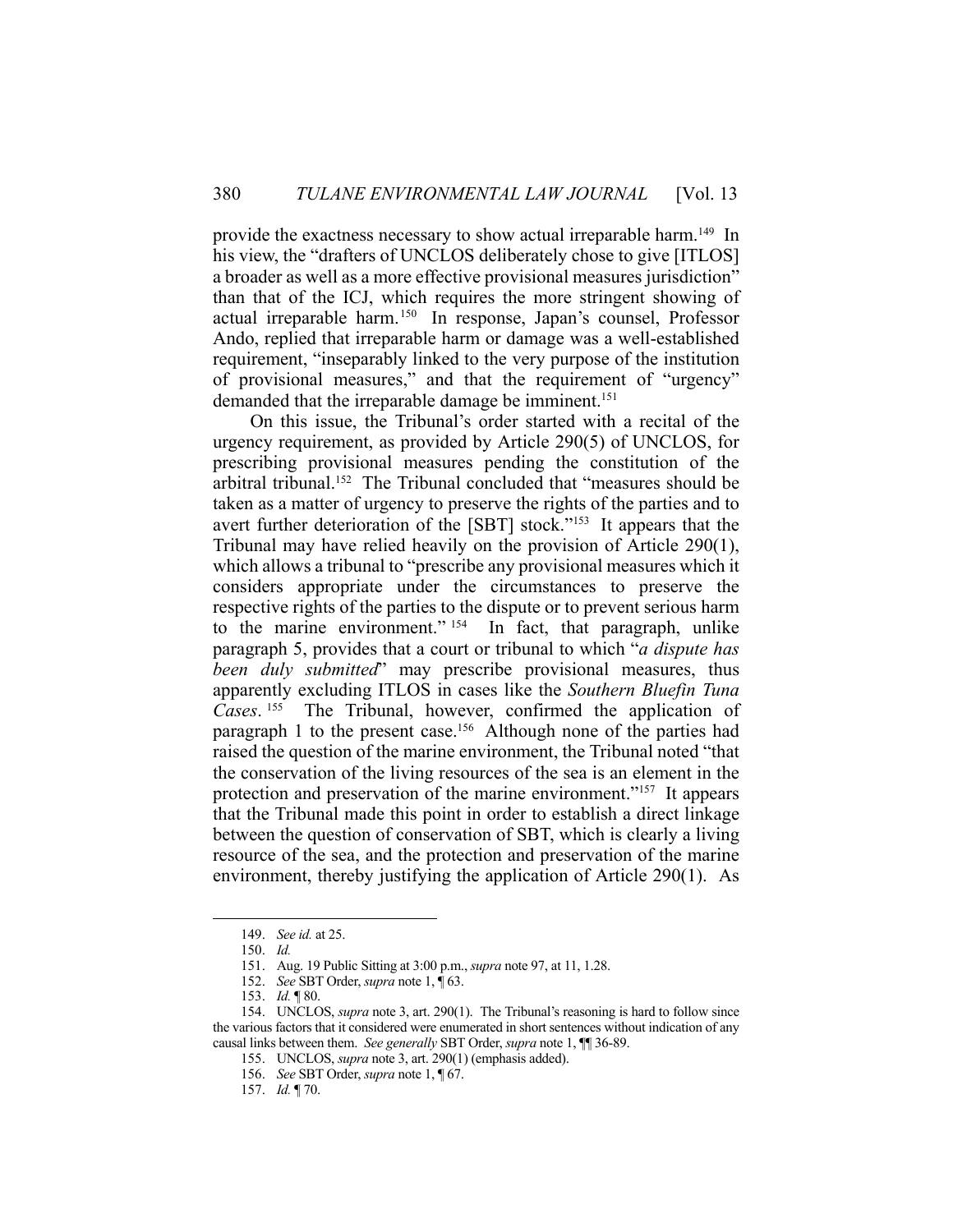further support, the Tribunal noted that the parties agreed that the SBT stock is "severely depleted and is at its historically lowest levels and that this is a cause for serious biological concern." 158 Next, the Tribunal recited the disagreement between the parties regarding the effects of the experimental fishing program on the existence of the SBT stock and the fact that the catches of nonparties to the CCSBT had increased considerably since 1996.159 Having recited these factors, the Tribunal concluded that the parties should "act with prudence and caution to ensure that effective conservation measures are taken to prevent serious harm to the [SBT] stock."160

 The Tribunal made no reference to the irreparability standard used by other institutions, although it reached its conclusion by "considering" the Applicants' argument that the scientific evidence showed that the amount of tuna taken under the experimental fishing program "*could endanger* the existence of the stock."161 Thus, the Tribunal avoided taking a clear position on the irreparability criterion and tacitly accepted a less stringent standard for approving provisional measures. This point is further clarified in the separate opinion by Judge Laing, who wrote that it was clear to him that "the Tribunal has not chosen to base its decision on the criterion of 'irreparability,' which is an established aspect of the jurisprudence of some other institutions."162 He "believe[d] that that 'grave standard' is inapt for application in the wide and varied range of cases that, pursuant to UNCLOS, are likely to come before this Tribunal."163

#### *C. Purpose of Provisional Measures*

 According to the Applicants, the purpose of provisional measures under UNCLOS was not to avoid irreparable harm but "to preserve the *status quo pendente lite* by preserving the respective rights of the parties."164 The applicants urged that the Tribunal was not required to conclude that particular measures are necessary, but merely that they are appropriate to preserve the rights of the parties.165 The Applicants argued that their rights to exploit SBT would be prejudiced if Japan were allowed to take unlimited catch, or to continue to exceed its

 <sup>158.</sup> *Id.* ¶ 71.

 <sup>159.</sup> *See id.* ¶¶ 73-74, 76.

 <sup>160.</sup> *Id.* ¶ 77.

 <sup>161.</sup> *Id.* ¶ 74 (emphasis added).

 <sup>162.</sup> *Id.* Separate Op. by Judge Laing, ¶ 3.

 <sup>163.</sup> *Id.* 

 <sup>164.</sup> Aug. 18 Public Sitting at 3:00 p.m., *supra* note 97, at 28, 1.27-28 (emphasis in original).

 <sup>165.</sup> *See id.* at 29.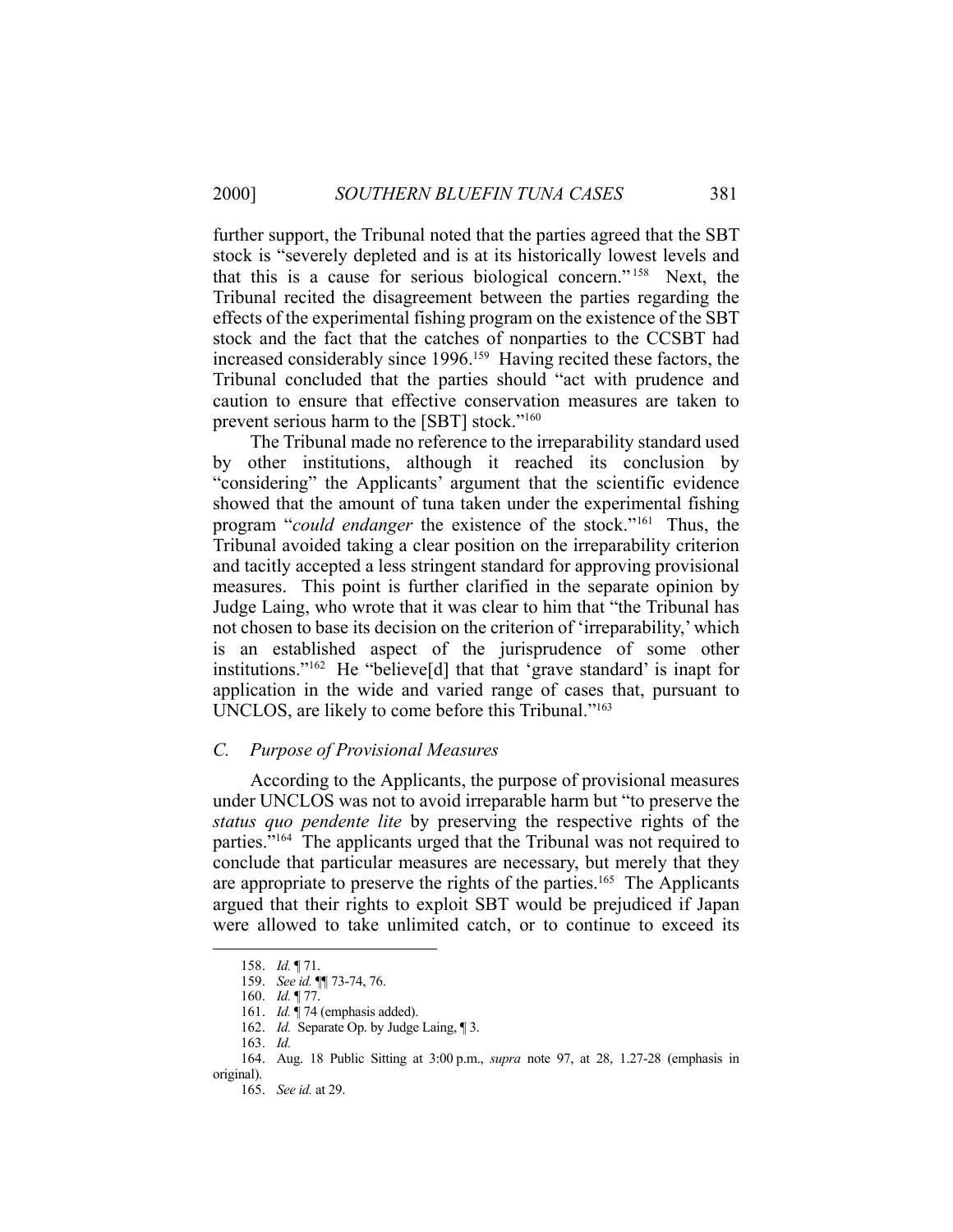annual national allocation through the EFP.166 If Japan were allowed to continue these practices, the Applicants would suffer the loss of their future fishing rights and the increased risk of a recruitment collapse in the SBT stock.<sup>167</sup> Japan, for its part, contended that scientific evidence showed that its EFP would not threaten the stock, and that its program was necessary to reliably assess the potential for the stock to recover.<sup>168</sup>

 The Tribunal concluded that provisional measures were appropriate because the depletion of the SBT stock was a cause for serious concern and there was an urgent need to preserve the rights of the parties and avoid further deterioration of the stock. 169 By mentioning the avoidance of further deterioration of the stock, which would harm the marine environment, as well as the preservation of the parties' rights, the Tribunal apparently sought to stress that both of the two purposes of provisional measures mentioned in Article 290(1) had been fulfilled.

# V. SOME OBSERVATIONS

 This dispute constituted the third and fourth cases addressed by ITLOS which were combined by the Tribunal. The Tribunal handled the Southern Bluefin Tuna cases quite expeditiously, taking less than a month from the submission of the Applicants' request until the issuance of the order of provisional measures. 170 Therefore, consideration should be given to the short time frame involved when making any evaluation of the Tribunal's performance relating to these cases. With this in mind, a few observations may be made regarding the three issues that likely were of crucial importance to the Tribunal in reaching its conclusions: (1) the jurisdiction of the arbitral tribunal, (2) the standard for prescribing provisional measures, and (3) the precautionary approach/principle.

 With regard to the issue of jurisdiction, the Tribunal confirmed the obligations of states parties under Articles 64 and 116-119 of UNCLOS, holding "that the fact that the [CCSBT] applies between the parties [did] not exclude their right to invoke the [UNCLOS] provisions," and concluding that these provisions of UNCLOS "appear[ed] to afford a basis on which the jurisdiction of the arbitral

 <sup>166.</sup> *See id.* at 30.

 <sup>167.</sup> *See id.* at 29.

 <sup>168.</sup> *See* SBT Order, *supra* note 1, ¶ 73.

 <sup>169.</sup> *See id.* ¶¶ 71, 80, 85.

 <sup>170.</sup> The Applicants' requests were filed on July 30, 1999, and the Tribunal's order was issued August 27, 1999.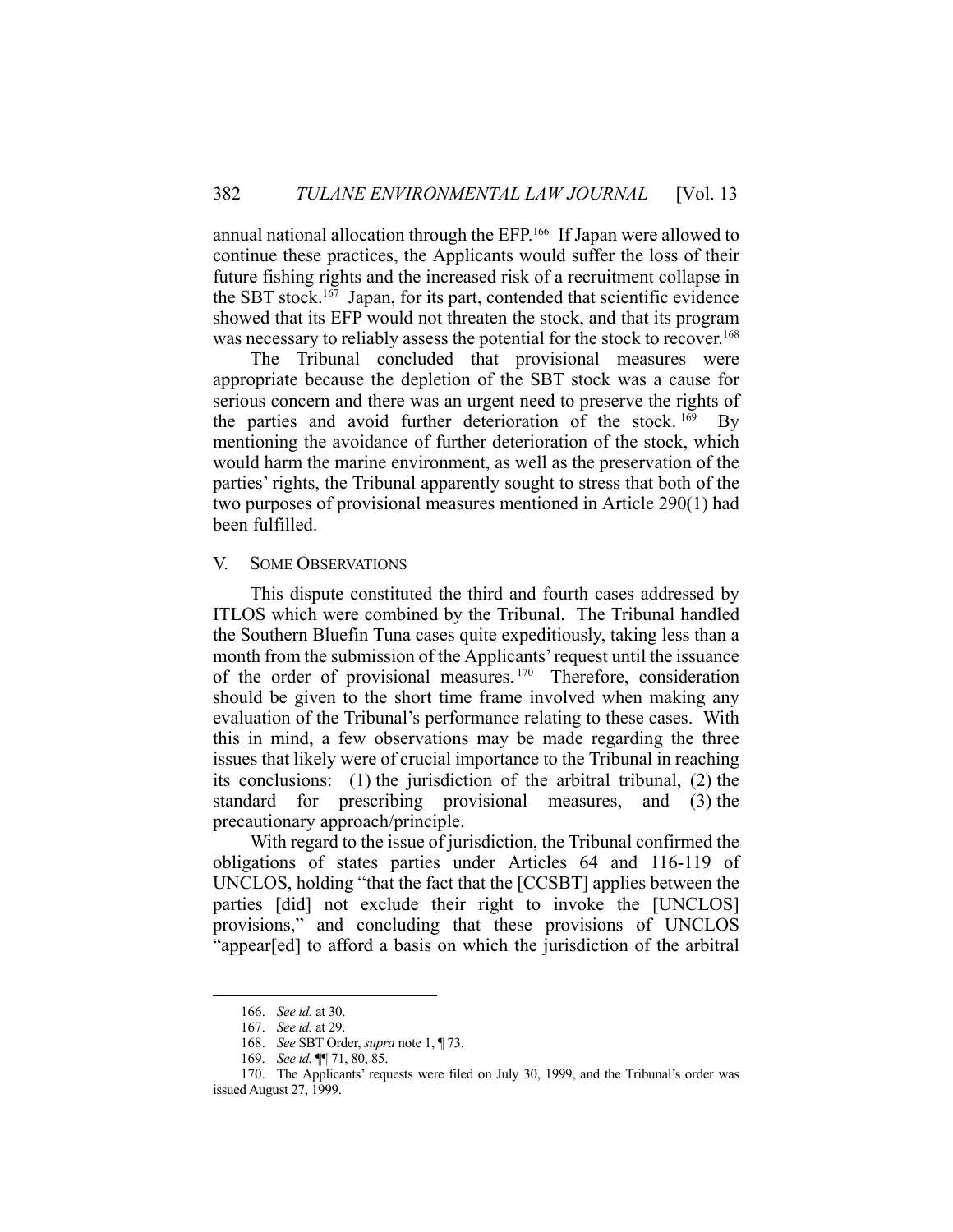tribunal might be founded."171 The Tribunal did not, however, analyze the dispute between the Parties over the nature of the obligations involved and the relationship of their obligations under each of the two conventions. As previously discussed, these were highly contentious issues. It is expected that the arbitral tribunal will devote full attention to these issues should Japan raise them again. However, because it was not known at the time whether Japan would actually raise these issues in the future, the Tribunal could have included at least some reasoning for its conclusions on these issues.

 With regard to the standard for prescribing provisional measures, the Tribunal departed from the ICJ's well-established practice of requiring proof of the irreparability of damage likely to be caused if no provisional measure is taken.<sup>172</sup> In his separate opinion, Judge Laing suggests that the "irreparability standard" is inapt for application in the wide and varied range of cases that are likely to come before ITLOS pursuant to UNCLOS.173 This is obviously not the opinion of the Tribunal as a whole. Should this view prevail in future cases involving law of the sea issues, ITLOS jurisprudence possibly could develop independent of that of ICJ, as states likely will not cease to refer law of the sea cases to ICJ.

 It is apparent that the Tribunal carefully and deliberately avoided making any judgement on the dispute between the parties over the legal status of the precautionary approach or principle. It has, however, shown great appreciation for the reasoning behind such an approach, which is evident from the fact that it characterized the conservation of the living resources of the sea as an element in the protection and preservation of the marine environment.<sup>174</sup> The Tribunal also opined that, under the circumstances where the SBT stock is severely depleted and there is scientific uncertainty regarding the measures to be taken, the parties should "act with prudence and caution to ensure that effective conservation measures are taken to prevent serious harm to the stock."175 Although not in a mandatory form, these words of the

 <sup>171.</sup> SBT Order, *supra* note 1, ¶¶ 48, 51, 52.

 <sup>172. &</sup>quot;Unanimity exists for the view that interim protection can only be awarded if irreparable damage is imminent. If, however, the damage could be repaired easily or if it is neither probable nor imminent, there is then no place for interim protection." Karin Oellers-Frahm, *Interim Measures of Protection*, *in* 1 ENCYCLOPEDIA OF PUB. INT'L L. 70 (Rudolf Bernhardt ed., 1986) (commenting on the jurisprudence of the Permanent Court of International Justice and the ICJ with regard to interim measures of protection, on which the concept of provisional measures is based).

 <sup>173.</sup> SBT Order, *supra* note 1, Separate Op. by Judge Laing, ¶ 17.

 <sup>174.</sup> *See id.* ¶ 70.

 <sup>175.</sup> *Id.* ¶ 77.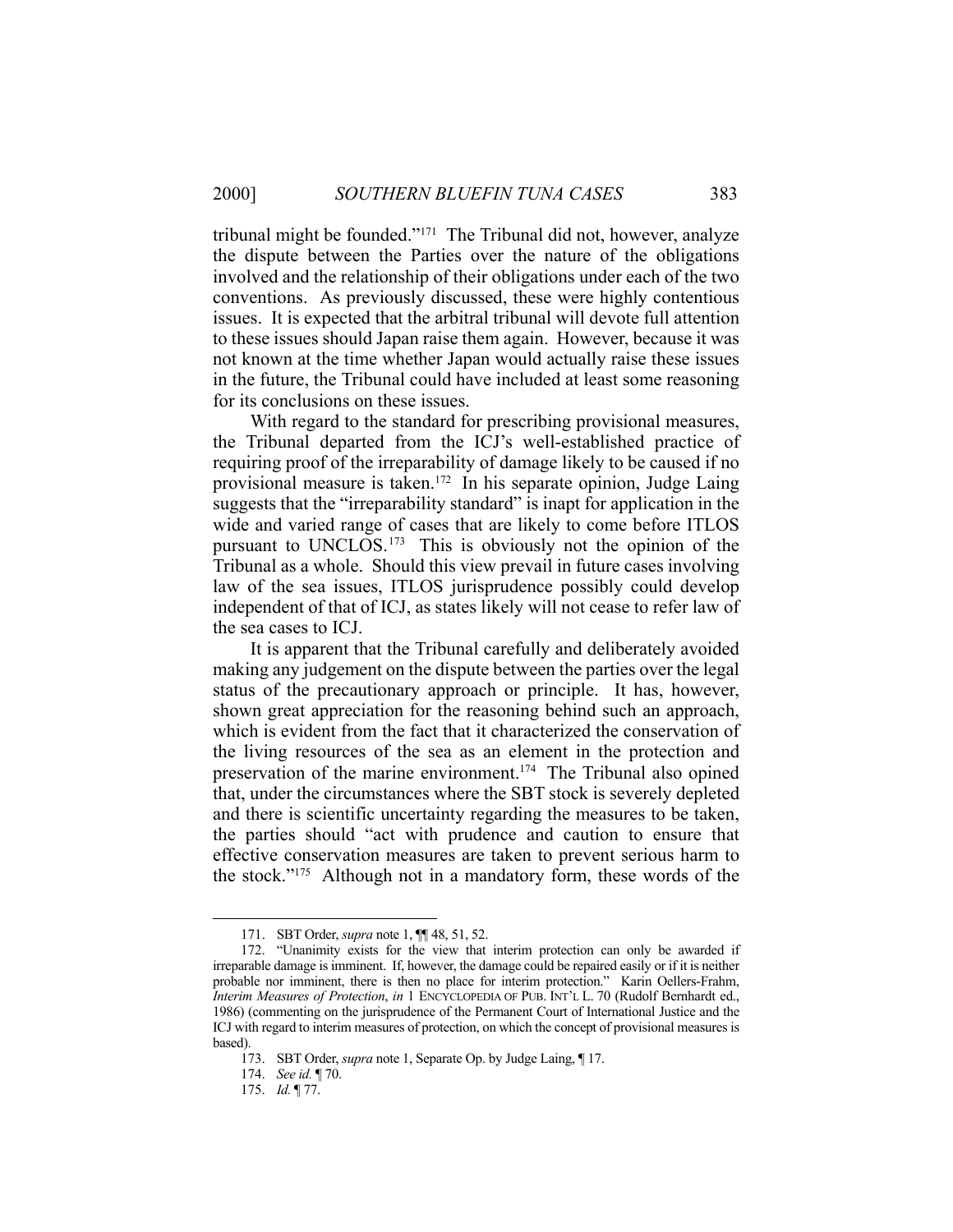Tribunal are reminiscent of the concept employed in Article 6 of the 1995 Agreement on the Conservation and Management of Straddling Fish Stocks and Highly Migratory Fish Stocks, which provides that "[s]tates shall be more cautious when information is uncertain, unreliable or inadequate. The absence of adequate scientific information shall not be used as a reason for postponing or failing to take conservation and management measures."176

 In their separate opinions, some members of the Tribunal recorded their views of what the Tribunal has done. Judge Laing noted that the Tribunal "recites the apparently key importance in this case of serious harm to the marine environment as a crucial, perhaps *the* crucial criterion or condition for provisional measures."177 He concluded that it is "evident that the Tribunal has adopted the precautionary approach for the purposes of provisional measures in such a case as the present."<sup>178</sup> Judge Treves explained that the Tribunal has "hinted at" a precautionary approach in paragraph 77 of its order, cited above.<sup>179</sup>

 It is clear, however, that the Tribunal did not apply a precautionary approach in its order, as it did not order the immediate cessation of experimental fishing nor forbid action by the parties as would be consistent with the precautionary principle and as was requested by the Applicants. In this sense, the true thinking of the Tribunal may be best reflected by Judge *ad hoc* Shearer, who observed that the measures ordered by the Tribunal were "based upon consideration deriving from a precautionary approach."<sup>180</sup>

 The concept of the precautionary approach or principle is still evolving despite its rapid rise in recent years in the international environmental and natural resource treaty regime.<sup>181</sup> Some authors are of the view that a "good argument" may be made "that it has emerged

 <sup>176.</sup> Agreement for the Implementation of the Provisions of the United Nations Convention of the Law of the Sea of 10 December 1982 Relating to the Conservation and Management of Straddling Fish Stocks and Highly Migratory Fish Stocks, U.N. Conference on Straddling Fish Stocks and Highly Migratory Fish Stocks, *opened for signature* Dec. 4, 1995, art. 6, U.N. Doc A/CONF.164/37, 34 I.L.M. 1542 (1995). The essence of Article 6 has also been incorporated in Article 7.5 of the Code of Conduct for Responsible Fisheries, adopted by the Food and Agriculture Organization (FAO) Conference in 1995. *See* U.N. FAO, Code of Conduct for Responsible Fisheries, *adopted* Oct. 31, 1995, art. 7.5, *available at* (visited June 10, 2000) <http://www.fao.org/WAICENT/FAOINFO/FISHERY/agreem/codecond/codecon.asp>.

 <sup>177.</sup> SBT Order, *supra* note 1, Separate Op. by Judge Laing, ¶ 18 (emphasis in original).

 <sup>178.</sup> *Id.* Separate Op. by Judge Laing, ¶¶ 18-19.

 <sup>179.</sup> *See id.* Separate Op. by Judge Tullio Treves, ¶ 8.

 <sup>180.</sup> *Id.* Separate Op. by Judge *ad hoc* Shearer, at 5.

 <sup>181.</sup> *See* David Freestone, *International Fisheries Law Since Rio: The Continued Rise of the Precautionary Principle*, *in* INTERNATIONAL LAW AND SUSTAINABLE DEVELOPMENT: PAST ACHIEVEMENTS AND FUTURE CHALLENGES 135 (A. Boyle & D. Freestone eds**.,** 1999).